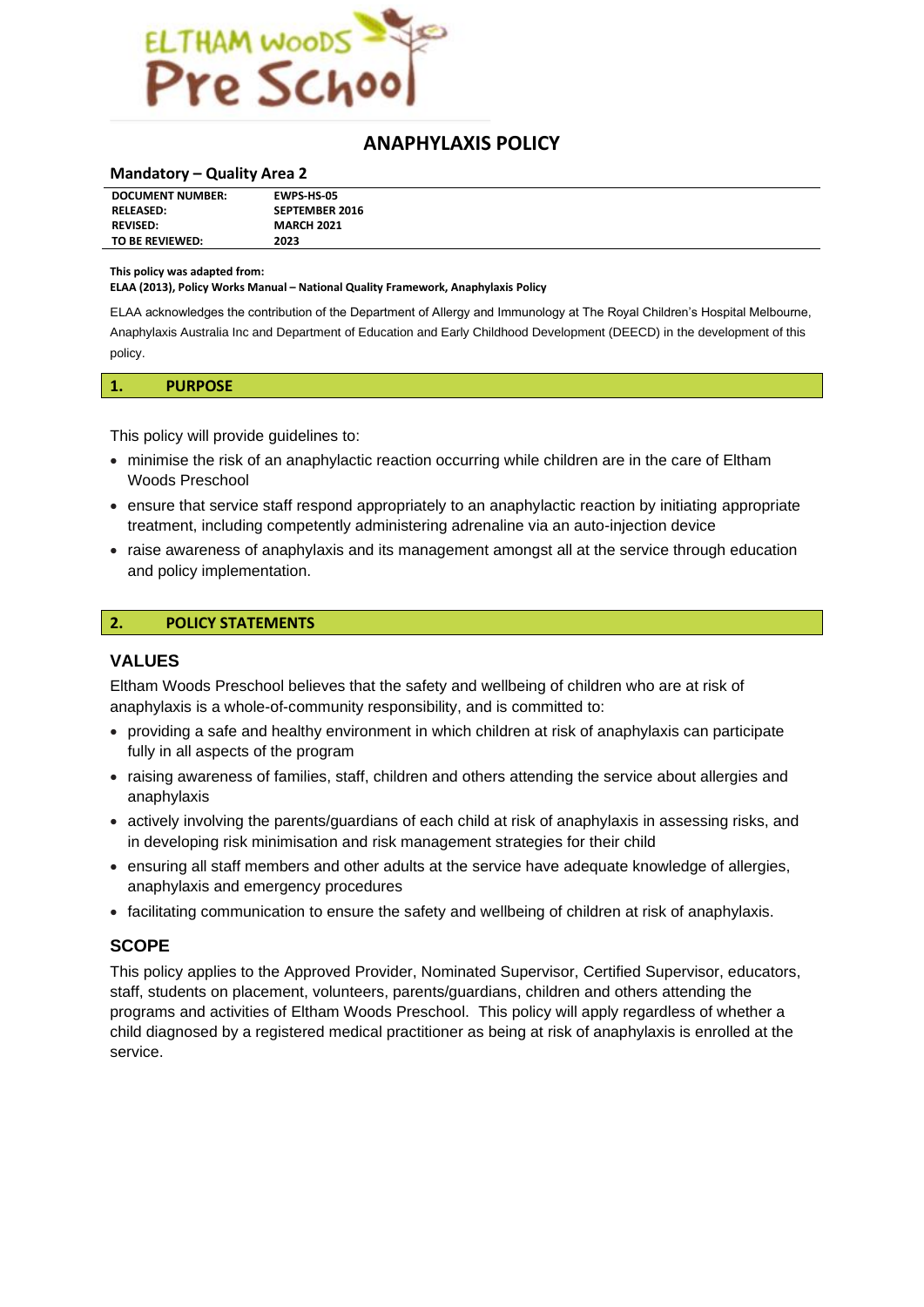#### **3. PROCEDURES**

#### **The Approved Provider is responsible for:**

- ensuring that an anaphylaxis policy, which meets legislative requirements and includes a risk minimisation plan (refer to Attachment 3) and communication plan, is developed and displayed at the service, and reviewed regularly
- providing approved anaphylaxis management training (refer to *Definitions*) to staff as required under the National Regulations
- ensuring that at least one educator with current approved anaphylaxis management training (refer to *Definitions*) is in attendance and immediately available at all times the service is in operation (Regulations 136, 137)
- ensuring the Nominated Supervisor, educators, staff members, students and volunteers at the service are provided with a copy of the *Anaphylaxis Policy* and the *Dealing with Medical Conditions Policy*
- ensuring parents/guardians and others at the service are provided with a copy of the *Anaphylaxis Policy* and the *Dealing with Medical Conditions Policy* (Regulation 91)
- ensuring that staff practice administration of treatment for anaphylaxis using an adrenaline auto-injection device trainer at least annually, and preferably quarterly, and that participation is documented on the staff record
- ensuring the details of approved anaphylaxis management training (refer to *Definitions*) are included on the staff record (refer to *Definitions*), including details of training in the use of an auto-injection device (Regulations 146, 147)
- ensuring that parents/guardians or a person authorised in the enrolment record provide written consent to the medical treatment or ambulance transportation of a child in the event of an emergency (Regulation 161), and that this authorisation is kept in the enrolment record for each child
- ensuring that parents/guardians or a person authorised in the child's enrolment record provide written authorisation for excursions outside the service premises (Regulation 102) (refer to *Excursions and Service Events Policy*)
- identifying children with anaphylaxis during the enrolment process and informing staff.

#### **In services where a child diagnosed as at risk of anaphylaxis is enrolled, the Approved Provider is also responsible for:**

- displaying a notice prominently at the service stating that a child diagnosed as at risk of anaphylaxis is being cared for and/or educated by the service (Regulation 173(2)(f))
- ensuring the *Enrolment checklist for children diagnosed as at risk of anaphylaxis* (refer to Attachment 2) is completed
- ensuring an anaphylaxis medical management action plan, risk management plan (refer to Attachment 3) and communications plan are developed for each child at the service who has been diagnosed as at risk of anaphylaxis, in consultation with that child's parents/guardians and with a registered medical practitioner (Attachment 3)
- ensuring that all children diagnosed as at risk of anaphylaxis have details of their allergy, their anaphylaxis medical management action plan and their risk minimisation plan filed with their enrolment record (Regulation 162)
- ensuring a medication record is kept for each child to who medication is to be administered by the service (Regulation 92)
- ensuring parents/guardians of all children with anaphylaxis provide an unused, in-date adrenaline auto-injection device at all times their child is attending the service. Where this is not provided, children will be unable to attend the service
- ensuring that the child's anaphylaxis medical management action plan is specific to the brand of adrenaline auto-injection device prescribed by the child's medical practitioner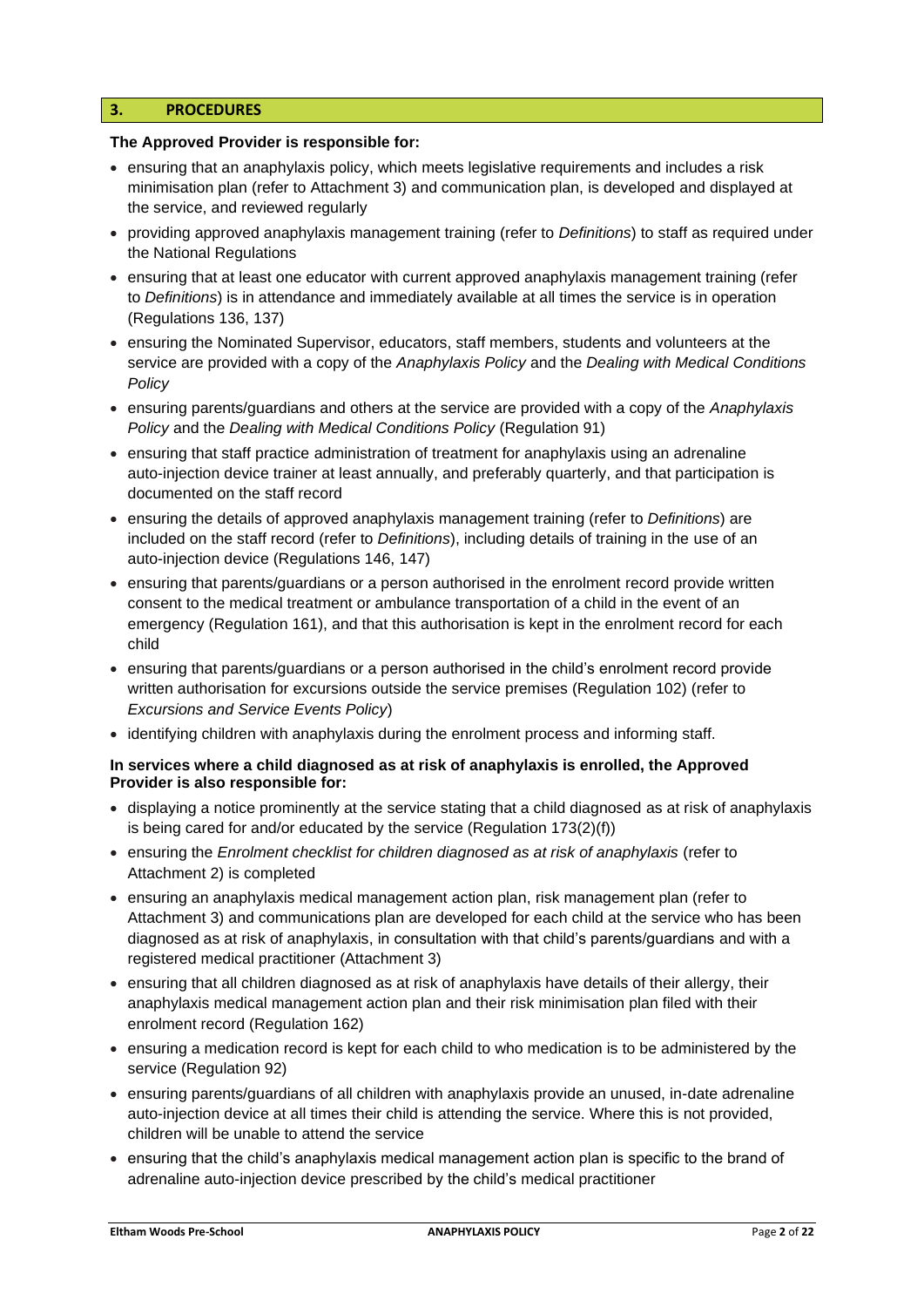- implementing a procedure for first aid treatment for anaphylaxis consistent with current national recommendations (refer to Attachment 4) and ensuring all staff are aware of the procedure
- ensuring adequate provision and maintenance of adrenaline auto-injector kits (refer to *Definitions*)
- ensuring the expiry date of the adrenaline auto-injection device is checked regularly and replaced when required
- ensuring that a sharps disposal unit is available at the service for the safe disposal of used adrenaline auto-injection devices
- implementing a communication plan and encouraging ongoing communication between parents/guardians and staff regarding the current status of the child's allergies, this policy and its implementation
- identifying and minimising allergens (refer to *Definitions*) at the service, where possible
- ensuring measures are in place to prevent cross-contamination of any food given to children diagnosed as at risk of anaphylaxis (refer to *Nutrition and Active Play Policy* and *Food Safety Policy*)
- ensuring that children with anaphylaxis are not discriminated against in any way
- ensuring that children with anaphylaxis can participate in all activities safely and to their full potential
- immediately communicating any concerns with parents/guardians regarding the management of children diagnosed as at risk of anaphylaxis attending the service
- ensuring that medication is not administered to a child at the service unless it has been authorised and administered in accordance with Regulations 95 and 96 (refer to *Administration of Medication Policy* and *Dealing with Medical Conditions Policy*)
- ensuring that parents/guardians of a child and emergency services are notified as soon as is practicable if medication has been administered to that child in an anaphylaxis emergency without authorisation from a parent/guardian or authorised nominee (Regulation 94)
- ensuring that a medication record is kept that includes all details required by Regulation 92(3) for each child to who medication is to be administered
- ensuring that written notice is given to a parent/guardian as soon as is practicable if medication is administered to a child in the case of an emergency
- responding to complaints and notifying DEECD, in writing and within 24 hours, of any incident or complaint in which the health, safety or wellbeing of a child may have been at risk
- displaying the Australasian Society of Clinical Immunology and Allergy (ASCIA) (refer to *Sources*) generic poster *Action Plan for Anaphylaxis* in key locations at the service
- displaying Ambulance Victoria's *AV How to Call Card* (refer to *Definitions*) near all service telephones
- complying with the risk minimisation procedures outlined in Attachment 1
- ensuring that educators/staff who accompany children at risk of anaphylaxis outside the service carry a fully equipped adrenaline auto-injector kit (refer to *Definitions*) and a copy of the anaphylaxis medical management action plan for each child diagnosed as at risk of anaphylaxis.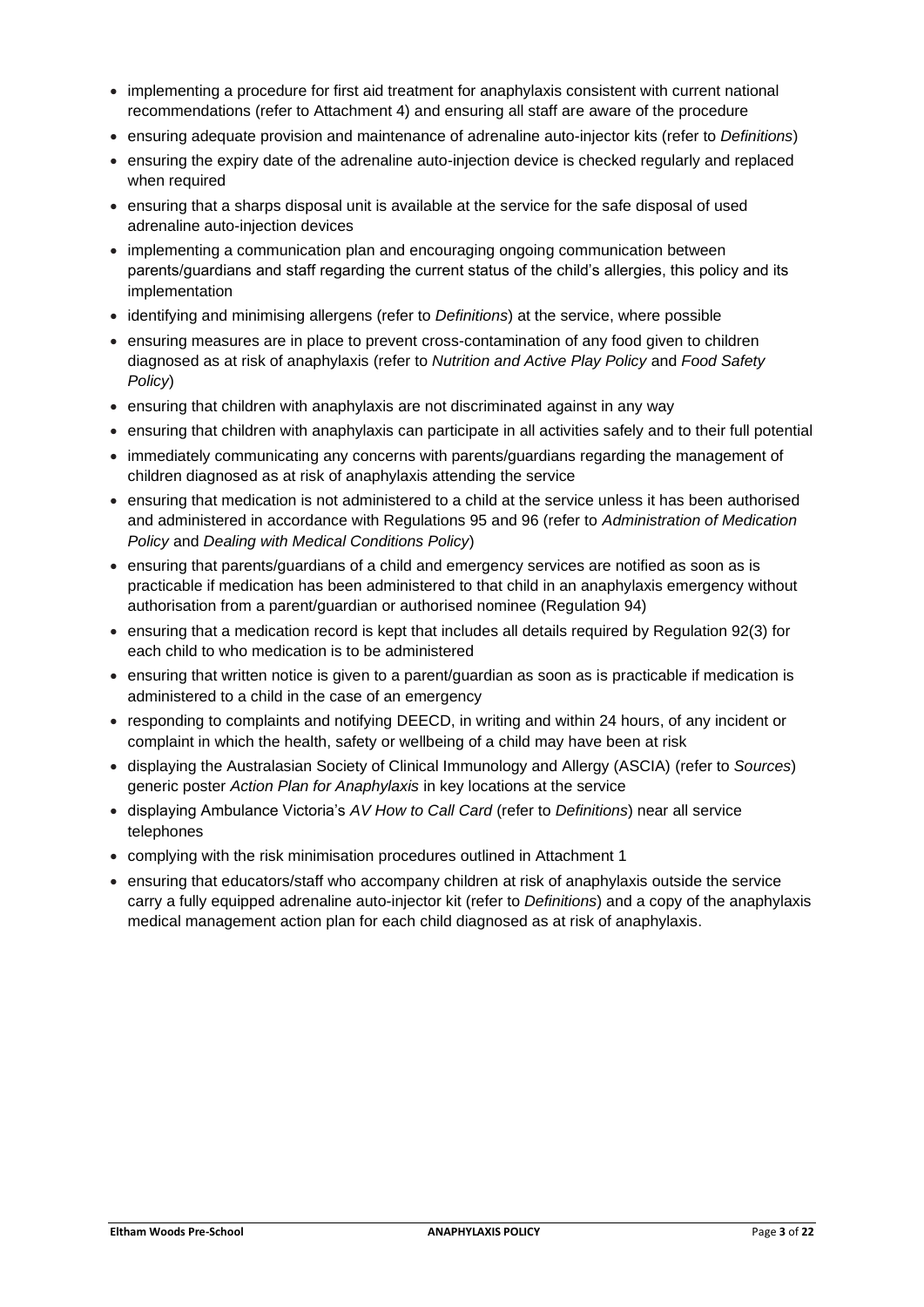#### **Risk assessment**

The National Law and National Regulations do not require a service to maintain a stock of adrenaline auto-injection devices at the service premises to use in an emergency. However, ELAA recommends that the Approved Provider undertakes a risk assessment in consultation with the Nominated Supervisor, Certified Supervisors and other educators, to inform a decision on whether the service should carry its own supply of these devices. This decision will also be informed by considerations such as distance to the nearest medical facility and response times required for ambulance services to reach the service premises etc.

If the Approved Provider decides that the service should maintain its own supply of adrenaline autoinjection devices, it is the responsibility of the Approved Provider to ensure that:

- adequate stock of the adrenaline auto-injection device is on hand, and that it is unused and in date
- appropriate procedures are in place to define the specific circumstances under which the device supplied by the service will be used
- the device is administered by an educator with approved anaphylaxis management training
- the service follows the procedures outlined in the *Administration of Medication Policy*, which explains the steps to follow when medication is administered to a child in an emergency
- parents/guardians are informed that the service maintains a supply of adrenaline auto-injection devices, of the brand that the service carries and of the procedures for the use of these devices in an emergency.

#### **The Nominated Supervisor is responsible for:**

- ensuring the *Enrolment checklist for children diagnosed as at risk of anaphylaxis* (refer to Attachment 2) is completed
- ensuring that all educators' approved first aid qualifications, anaphylaxis management training and emergency asthma management training are current, meet the requirements of the National Act (Section 169(4)) and National Regulations (Regulation 137), and are approved by ACECQA (refer to *Sources*)
- ensuring that medication is not administered to a child at the service unless it has been authorised and administered in accordance with Regulations 95 and 96 (refer to *Administration of Medication Policy* and *Dealing with Medical Conditions Policy*)
- ensuring that parents/guardians of a child and emergency services are notified as soon as is practicable if medication has been administered to that child in an anaphylaxis emergency without authorisation from a parent/guardian or authorised nominee (Regulation 94)
- ensuring educators and staff are aware of the procedures for first aid treatment for anaphylaxis (refer to Attachment 4)
- ensuring an adrenaline auto-injector kit (refer to *Definitions*) is taken on all excursions and other offsite activities (refer to *Excursions and Service Events Policy*)
- compiling a list of children with anaphylaxis and placing it in a secure but readily accessible location known to all staff. This should include the anaphylaxis medical management action plan for each child
- ensuring that all staff, including casual and relief staff, are aware of children diagnosed as at risk of anaphylaxis, their allergies and symptoms, and the location of their adrenaline auto-injector kits and medical management action plans
- ensuring measures are in place to prevent cross-contamination of any food given to children diagnosed as at risk of anaphylaxis (refer to *Nutrition and Active Play Policy* and *Food Safety Policy*)
- organising anaphylaxis management information sessions for parents/guardians of children enrolled at the service, where appropriate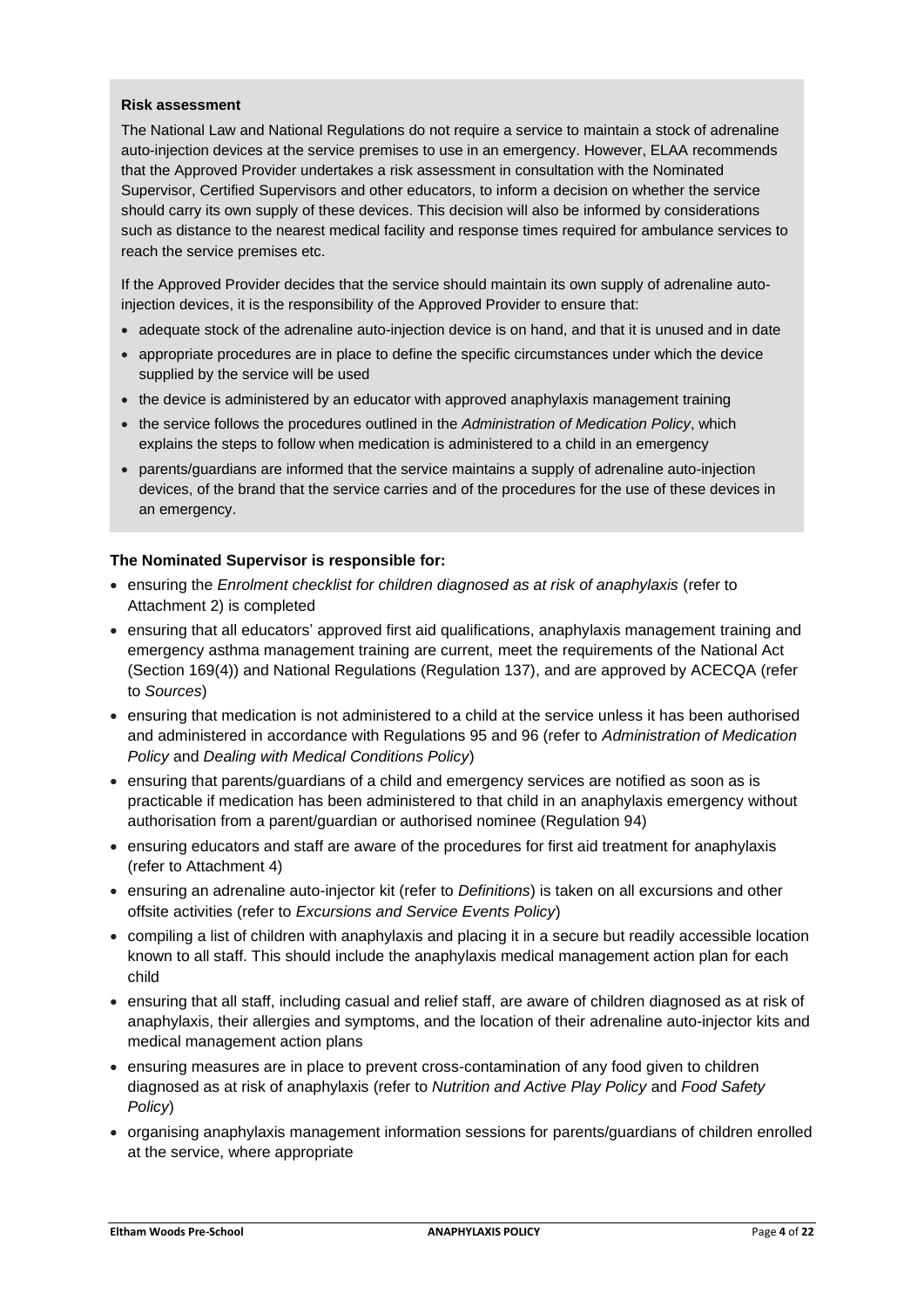- ensuring that all persons involved in the program, including parents/guardians, volunteers and students on placement are aware of children diagnosed as at risk of anaphylaxis
- ensuring programmed activities and experiences take into consideration the individual needs of all children, including children diagnosed as at risk of anaphylaxis
- following the child's anaphylaxis medical management action plan in the event of an allergic reaction, which may progress to an anaphylactic episode
- practising the administration of an adrenaline auto-injection device using an auto-injection device trainer and 'anaphylaxis scenarios' on a regular basis, at least annually and preferably quarterly
- ensuring staff dispose of used adrenaline auto-injection devices appropriately in the sharps disposal unit provided at the service by the Approved Provider
- ensuring that the adrenaline auto-injector kit is stored in a location that is known to all staff, including casual and relief staff, is easily accessible to adults both indoors and outdoors (not locked away) but inaccessible to children, and away from direct sources of heat
- ensuring that parents/guardians or an authorised person named in the child's enrolment record provide written authorisation for children to attend excursions outside the service premises (Regulation 102) (refer to *Excursions and Service Events Policy*)
- providing information to the service community about resources and support for managing allergies and anaphylaxis
- complying with the risk minimisation procedures outlined in Attachment 1.

#### **Certified Supervisors, other educators and staff are responsible for:**

- reading and complying with the *Anaphylaxis Policy* and the *Dealing with Medical Conditions Policy*
- maintaining current approved anaphylaxis management qualifications (refer to *Definitions*)
- practising the administration of an adrenaline auto-injection device using an auto-injection device trainer and 'anaphylaxis scenarios' on a regular basis, at least annually and preferably quarterly
- ensuring they are aware of the procedures for first aid treatment for anaphylaxis (refer to Attachment 4)
- completing the *Enrolment checklist for children diagnosed as at risk of anaphylaxis* (refer to Attachment 2) with parents/guardians
- knowing which children are diagnosed as at risk of anaphylaxis, their allergies and symptoms, and the location of their adrenaline auto-injector kits and medical management action plans
- identifying and, where possible, minimising exposure to allergens (refer to *Definitions*) at the service
- following procedures to prevent the cross-contamination of any food given to children diagnosed as at risk of anaphylaxis (refer to *Nutrition and Active Play Policy* and *Food Safety Policy*)
- assisting with the development of a risk minimisation plan (refer to Attachment 3) for children diagnosed as at risk of anaphylaxis at the service
- following the child's anaphylaxis medical management action plan in the event of an allergic reaction, which may progress to an anaphylactic episode
- disposing of used adrenaline auto-injection devices in the sharps disposal unit provided at the service by the Approved Provider
- following appropriate procedures in the event that a child who has not been diagnosed as at risk of anaphylaxis appears to be having an anaphylactic episode. This includes:
	- − calling an ambulance immediately by dialling 000 (refer to *Definitions*: *AV How to Call Card*)
	- − commencing first aid treatment (refer to Attachment 4)
	- − contacting the parents/guardians or person authorised in the enrolment record
	- − informing the Approved Provider as soon as is practicable
- taking the adrenaline auto-injector kit (refer to *Definitions*) for each child at risk of anaphylaxis on excursions or to other offsite service events and activities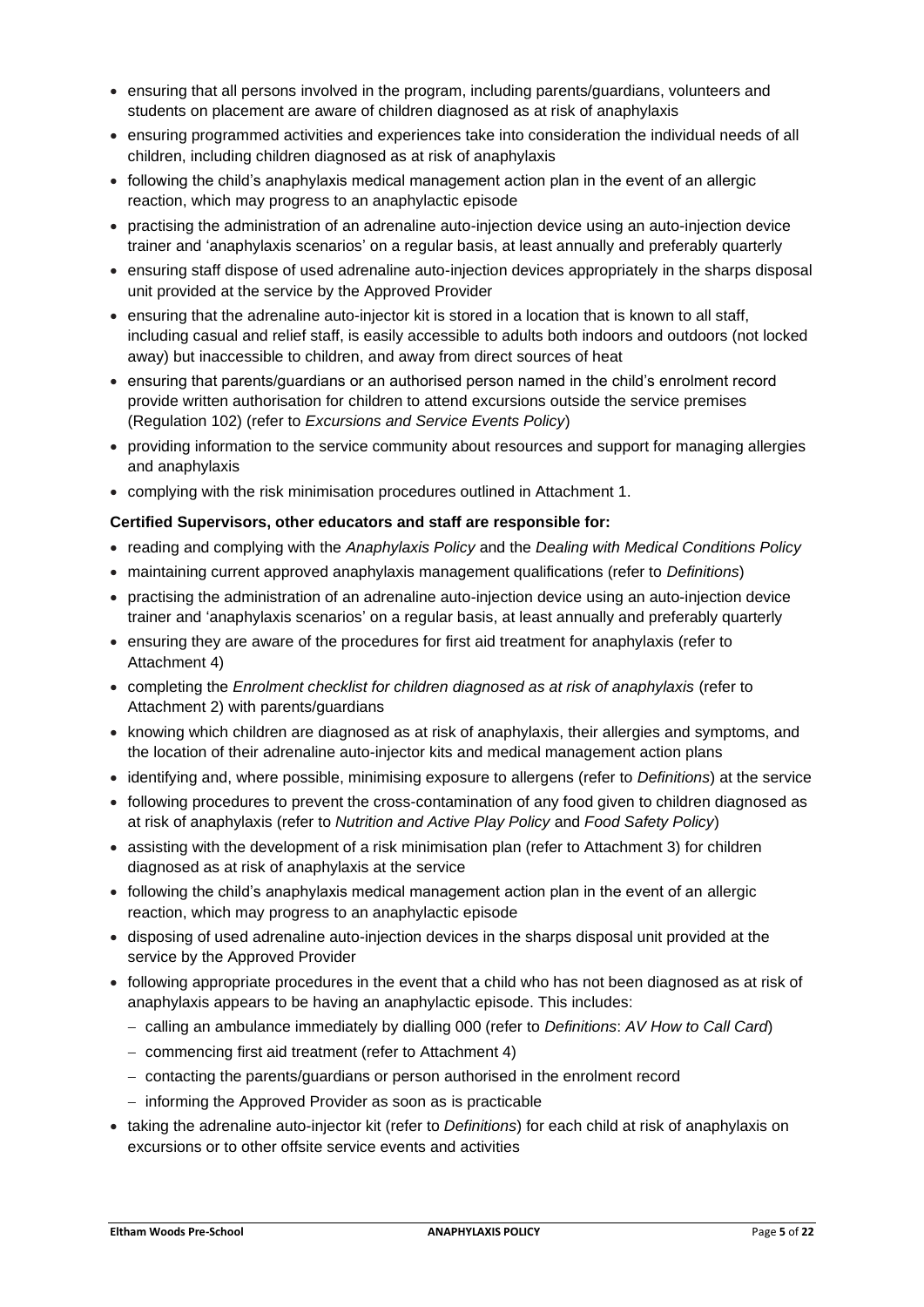- providing information to the service community about resources and support for managing allergies and anaphylaxis
- complying with the risk minimisation procedures outlined in Attachment 1
- contacting parents/guardians immediately if an unused, in-date adrenaline auto-injection device has not been provided to the service for a child diagnosed as at risk of anaphylaxis. Where this is not provided, children will be unable to attend the service
- discussing with parents/guardians the requirements for completing the enrolment form and medication record for their child
- consulting with the parents/guardians of children diagnosed as at risk of anaphylaxis in relation to the health and safety of their child, and communicating any concerns
- ensuring that children diagnosed as at risk of anaphylaxis are not discriminated against in any way and are able to participate fully in all activities.

#### **Parents/guardians of a child at risk of anaphylaxis are responsible for:**

- informing staff, either on enrolment or on initial diagnosis, of their child's allergies
- completing all details on the child's enrolment form, including medical information and written authorisations for medical treatment, ambulance transportation and excursions outside the service premises
- assisting the Approved Provider and staff to develop an anaphylaxis risk minimisation plan (refer to Attachment 3)
- providing staff with an anaphylaxis medical management action plan signed by a registered medical practitioner and with written consent to use medication prescribed in line with this action plan
- providing staff with an unused, in-date and complete adrenaline auto-injector kit
- ensuring that the child's anaphylaxis medical management action plan is specific to the brand of adrenaline auto-injection device prescribed by the child's medical practitioner
- regularly checking the adrenaline auto-injection device's expiry date
- assisting staff by providing information and answering questions regarding their child's allergies
- notifying staff of any changes to their child's allergy status and providing a new anaphylaxis medical management action plan in accordance with these changes
- communicating all relevant information and concerns to staff, particularly in relation to the health of their child
- complying with the service's policy where a child who has been prescribed an adrenaline auto-injection device is not permitted to attend the service or its programs without that device
- complying with the risk minimisation procedures outlined in Attachment 1
- ensuring they are aware of the procedures for first aid treatment for anaphylaxis (refer to Attachment 4).

#### **Parents/guardians are responsible for:**

- reading and complying with this policy and all procedures, including those outlined in Attachment 1
- bringing relevant issues and concerns to the attention of both staff and the Approved Provider.

#### **Volunteers and students, while at the service, are responsible for following this policy and its procedures.**

#### **4. BACKGROUND AND LEGISLATION**

## **Background**

Anaphylaxis is a severe and potentially life-threatening allergic reaction. Up to two per cent of the general population and up to five per cent of children are at risk. The most common causes of allergic reaction in young children are eggs, peanuts, tree nuts, cow's milk, bee or other insect stings, and some medications. A reaction can develop within minutes of exposure to the allergen and young children may not be able to identify or articulate the symptoms of anaphylaxis. With planning and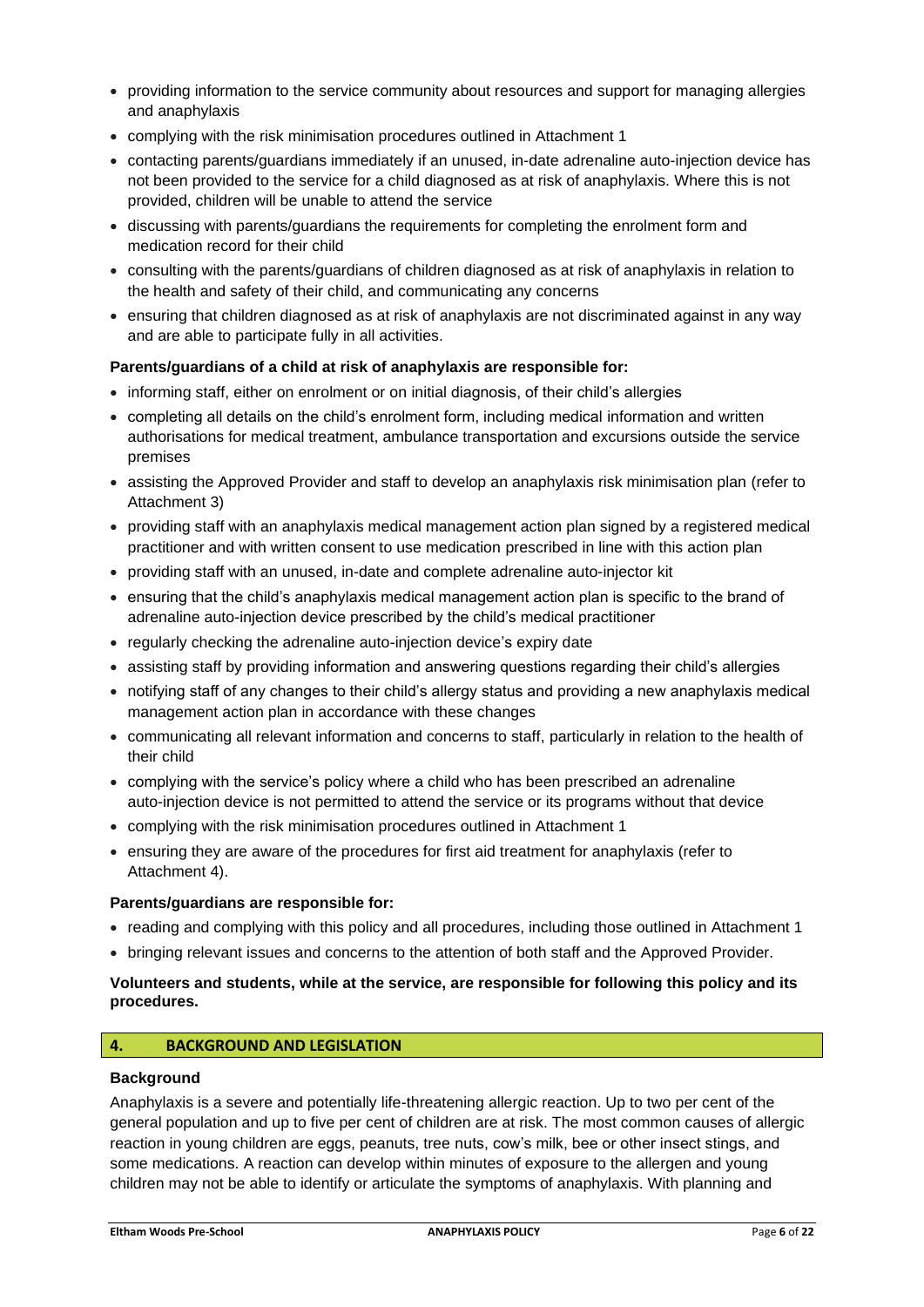training, a reaction can be treated effectively by using an adrenaline auto-injection device, often called an EpiPen® or an Anapen®.

In any service that is open to the general community it is not possible to achieve a completely allergen-free environment. A range of procedures and risk minimisation strategies, including strategies to minimise the presence of allergens in the service, can reduce the risk of anaphylactic reactions.

Legislation that governs the operation of approved children's services is based on the health, safety and welfare of children, and requires that children are protected from hazards and harm. The Approved Provider will ensure that there is at least one educator on duty at all times who has current approved anaphylaxis management training in accordance with the *Education and Care Services National Regulations 2011* (Regulation 136(1)(b)). As a demonstration of duty of care and best practice, KPV recommends all educators have current approved anaphylaxis management training (refer to *Definitions*).

Approved anaphylaxis management training is listed on the ACECQA website (refer to *Sources*).

### **Legislation and standards**

Relevant legislation and standards include but are not limited to:

- *Education and Care Services National Law Act 2010*: Sections 167, 169
- *Education and Care Services National Regulations 2011*: Regulations 90–96, 102, 136, 137, 146, 147, 160–162, 168(2)(d), 173, 177, 181, 183, 184, 246
- *Health Records Act 2001* (Vic)
- *National Quality Standard*, Quality Area 2: Children's Health and Safety
	- − Standard 2.1: Each child's health is promoted
		- − Element 2.1.1: Each child's health needs are supported
		- − Element 2.1.4: Steps are taken to control the spread of infectious diseases and to manage injuries and illness, in accordance with recognised guidelines
	- − Standard 2.3: Each child is protected
		- − Element 2.3.3: Plans to effectively manage incidents and emergencies are developed in consultation with relevant authorities, practised and implemented
- *Occupational Health and Safety Act 2004* (Vic)
- *Privacy and Data Protection Act 2014* (Vic)
- *Privacy Act 1988* (Cth)
- *Public Health and Wellbeing Act 2008* (Vic)
- *Public Health and Wellbeing Regulations 2009* (Vic)

The most current amendments to listed legislation can be found at:

- Victorian Legislation Victorian Law Today:<http://www.legislation.vic.gov.au/>
- Commonwealth Legislation ComLaw:<http://www.comlaw.gov.au/>

#### **5. DEFINITIONS**

The terms defined in this section relate specifically to this policy. For commonly used terms e.g. Approved Provider, Nominated Supervisor, Regulatory Authority etc. refer to the *General Definitions* section of this manual.

**Anaphylaxis action plan:** Refer to the definition for *anaphylaxis medical management action plan* below.

**Adrenaline auto-injection device:** An intramuscular injection device containing a single dose of adrenaline designed to be administered by people who are not medically trained. This device is commonly called an EpiPen® or an Anapen®. As EpiPen® and Anapen® products have different administration techniques, only one brand should be prescribed per individual and their anaphylaxis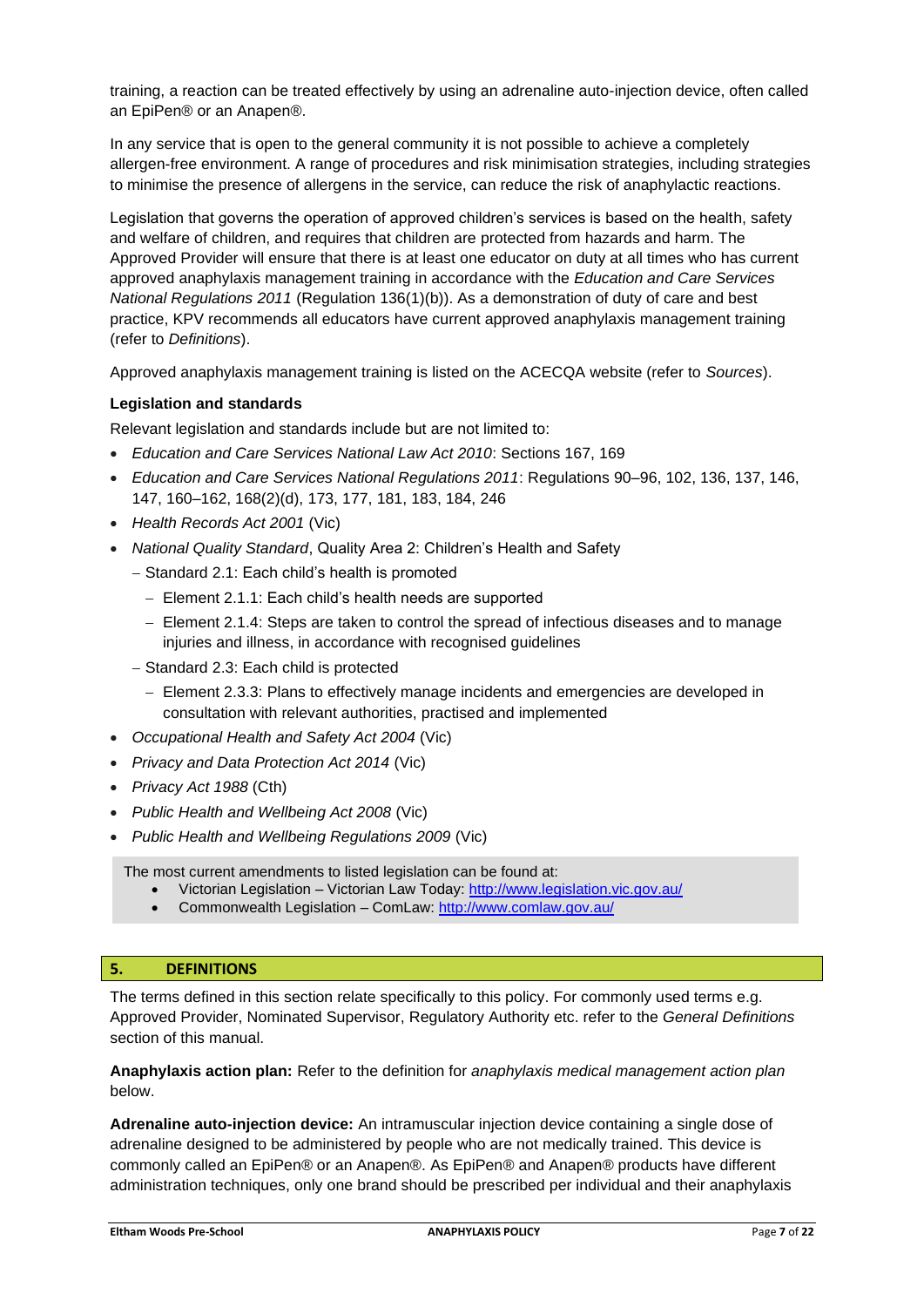medical management action plan (refer to *Definitions*) must be specific for the brand they have been prescribed. Used adrenaline auto-injectors should be placed in a rigid sharps disposal unit, or another rigid container if a sharps container is not available.

**Adrenaline auto-injection device training:** Training in the use of the adrenaline auto-injection device that is provided by allergy nurse educators or other qualified professionals such as doctors or first aid trainers, through accredited training institutions or through the use of a self-paced training CD and auto-injection device trainer.

**Adrenaline auto-injector kit:** An insulated container with an unused, in-date adrenaline auto-injection device, a copy of the child's anaphylaxis medical management action plan, and telephone contact details for the child's parents/guardians, doctor/medical personnel and the person to be notified in the event of a reaction if the parents/guardians cannot be contacted. If prescribed, an antihistamine should also be included in the kit. Auto-injection devices must be stored away from direct heat.

**Allergen:** A substance that can cause an allergic reaction.

**Allergy:** An immune system response to an external stimulus that the body identifies as an allergen. People genetically programmed to experience an allergic reaction will make antibodies to particular allergens.

**Allergic reaction:** A reaction to an allergen. Common signs and symptoms include one or more of the following: hives, tingling feeling around the mouth, abdominal pain, vomiting and/or diarrhoea, facial swelling, coughing or wheezing, difficulty swallowing or breathing, loss of consciousness or collapse (child pale or floppy), or cessation of breathing.

*AV How to Call Card***:** A card that the service has completed containing all the information that Ambulance Victoria will request when phoned on 000. Once completed, this card should be kept within easy access of all service telephone/s. A sample card can be downloaded from [www.ambulance.vic.gov.au/Education/Calling-000-Triple-Zero.html](http://www.ambulance.vic.gov.au/Education/Calling-000-Triple-Zero.html)

**Anapen®:** A type of adrenaline auto-injection device (refer to *Definitions*) containing a single dose of adrenaline. The administration technique in an Anapen® is different to that of the EpiPen®. The child's anaphylaxis medical management action plan (refer to *Definitions*) must be specific for the brand they have been prescribed.

**Anaphylaxis:** A severe, rapid and potentially fatal allergic reaction that affects normal functioning of the major body systems, particularly the respiratory (breathing) and/or circulation systems.

**Anaphylaxis medical management action plan** (sometimes simply referred to as an Action Plan): An individual medical management plan prepared and signed by the child's treating, registered medical practitioner that provides the child's name and allergies, a photograph of the child, a description of the prescribed anaphylaxis medication for that child and clear instructions on treating an anaphylactic episode. The plan must be specific for the brand of auto-injection device prescribed for each child. Examples of plans specific to different adrenaline auto-injector brands are available for download on the Australasian Society of Clinical Immunology and Allergy (ASCIA) website: www.allergy.org.au/health-professionals/anaphylaxis-resources/ascia-action-plan-for-anaphylaxis

**Anaphylaxis management training:** Training that includes recognition of allergic reactions, strategies for risk minimisation and risk management, procedures for emergency treatment and facilitates practise in the administration of treatment using a adrenaline auto-injection device (refer to *Definitions*) trainer. Approved training is listed on the ACECQA website (refer to *Sources*).

**Approved anaphylaxis management training:** Training that is approved by the National Authority in accordance with Regulation 137(e) of the *Education and Care Services National Regulations 2011*, and is listed on the ACECQA website (refer to *Sources*).

**At-risk child:** A child whose allergies have been medically diagnosed and who is at risk of anaphylaxis.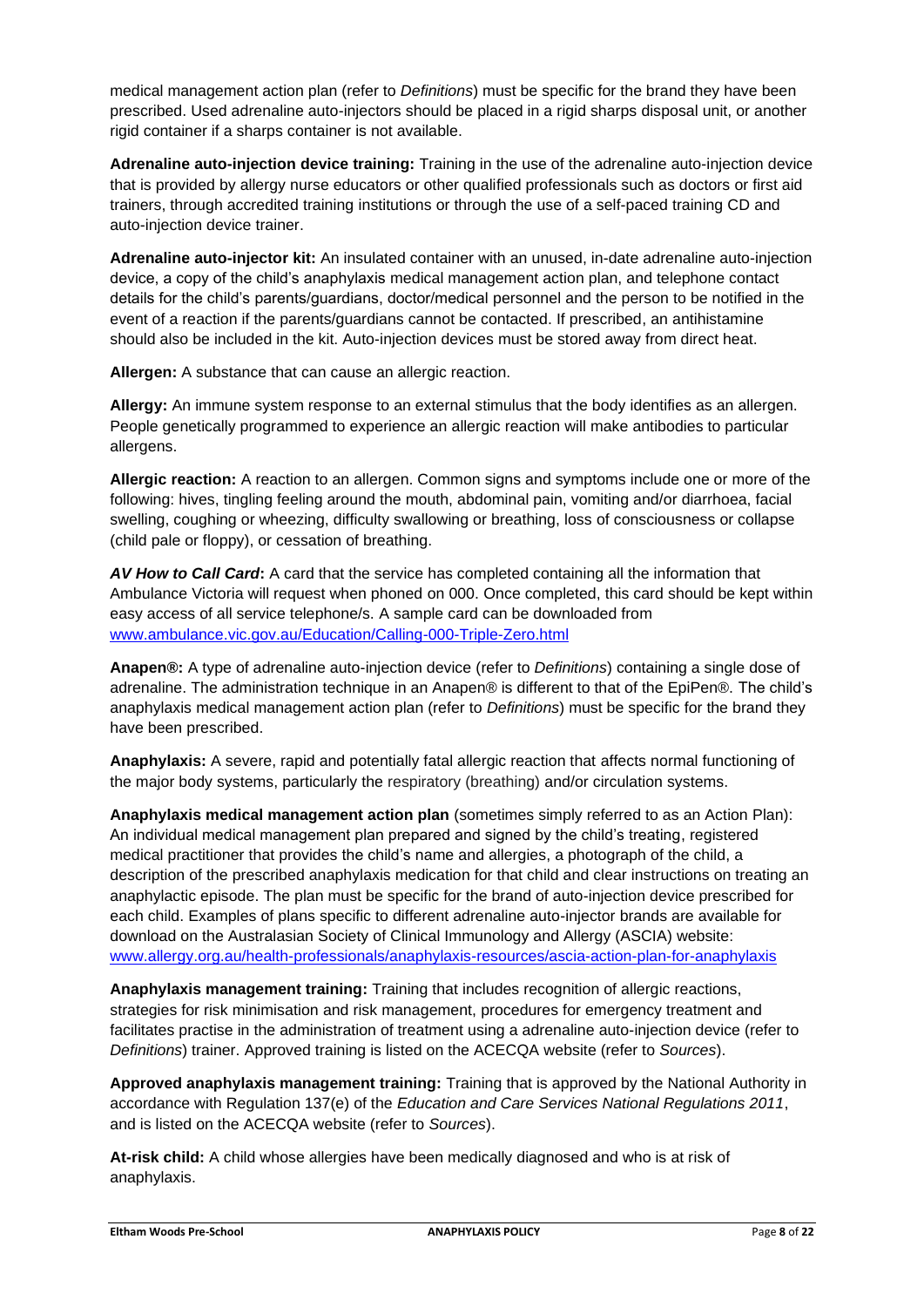**Communication plan:** A plan that forms part of the policy outlining how the service will communicate with parents/guardians and staff in relation to the policy. The communication plan also describes how parents/guardians and staff will be informed about risk minimisation plans and emergency procedures to be followed when a child diagnosed as at risk of anaphylaxis is enrolled at a service.

**Duty of care:** A common law concept that refers to the responsibilities of organisations to provide people with an adequate level of protection against harm and all reasonable foreseeable risk of injury.

**EpiPen®:** A type of adrenaline auto-injection device (refer to *Definitions*) containing a single dose of adrenaline which is delivered via a spring-activated needle that is concealed until administration is required. Two strengths are available: an EpiPen® and an EpiPen Jr®, and each is prescribed according to a child's weight. The EpiPen Jr® is recommended for a child weighing 10–20kg. An EpiPen® is recommended for use when a child weighs more than 20kg. The child's anaphylaxis medical management action plan (refer to *Definitions*) must be specific for the brand they have been prescribed.

**Intolerance:** Often confused with allergy, intolerance is an adverse reaction to ingested foods or chemicals experienced by the body but not involving the immune system.

**No food sharing:** A rule/practice in which a child at risk of anaphylaxis only eats food that is supplied/permitted by their parents/guardians and does not share food with, or accept food from, any other person.

**Nominated staff member:** (In relation to this policy) a staff member nominated to be the liaison between parents/guardians of a child at risk of anaphylaxis and the Approved Provider. This person also checks regularly to ensure that the adrenaline auto-injector kit is complete and that the device itself is unused and in date, and leads practice sessions for staff who have undertaken anaphylaxis management training.

**Risk minimisation:** The practice of developing and implementing a range of strategies to reduce hazards for a child at risk of anaphylaxis, by removing, as far as is practicable, major allergen sources from the service.

**Risk minimisation plan:** A service-specific plan that documents a child's allergy, practical strategies to minimise risk of exposure to allergens at the service and details of the person/s responsible for implementing these strategies. A risk minimisation plan should be developed by the Approved Provider/Nominated Supervisor in consultation with the parents/guardians of the child at risk of anaphylaxis and service staff. The plan should be developed upon a child's enrolment or initial diagnosis, and reviewed at least annually and always on re-enrolment. A sample risk minimisation plan is provided as Attachment 3.

**Staff record:** A record which the Approved Provider of a centre-based service must keep containing information about the Nominated Supervisor, staff, volunteers and students at a service, as set out under Division 9 of the National Regulations.

#### **6. SOURCES AND RELATED POLICIES**

#### **Sources**

- ACECQA provides lists of approved first aid training, approved emergency asthma management training and approved anaphylaxis management training on their website: <http://acecqa.gov.au/qualifications/approved-first-aid-qualifications/>
- Anaphylaxis Australia Inc is a not-for-profit support organisation for families of children with foodrelated anaphylaxis. Resources include a telephone support line and items available for sale including storybooks, tapes and EpiPen® trainers. [www.allergyfacts.org.au](http://www.allergyfacts.org.au/)
- Australasian Society of Clinical Immunology and Allergy (ASCIA): [www.allergy.org.au](http://www.allergy.org.au/) Provides information and resources on allergies. Action Plans for Anaphylaxis can be downloaded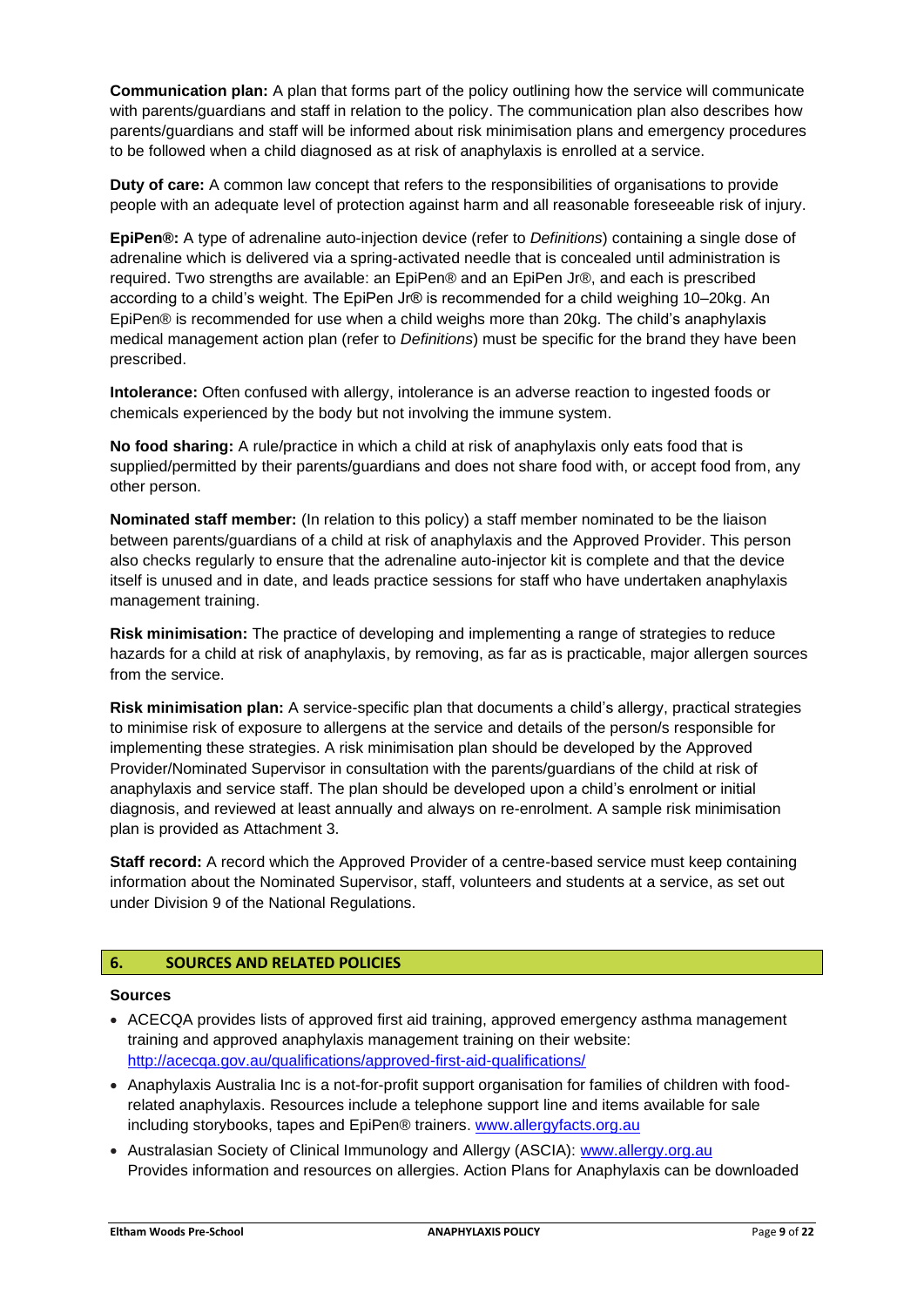from this site. Also available is a procedure for the First Aid Treatment for Anaphylaxis (refer to Attachment 4). Contact details of clinical immunologists and allergy specialists are also provided.

• Department of Education and Early Childhood Development (DEECD) provides information and resources related to anaphylaxis and anaphylaxis training. Anaphylaxis resource kits have also been distributed to all Victorian licensed children's services for the purpose of undertaking training in the administration of an auto-injection device.

[www.education.vic.gov.au/ecsmanagement/educareservices/anaphylaxis.htm](http://www.education.vic.gov.au/ecsmanagement/educareservices/anaphylaxis.htm)

- Department of Allergy and Immunology at The Royal Children's Hospital Melbourne [\(www.rch.org.au\)](http://www.rch.org.au/) provides information about allergies and services available at the hospital. This department can evaluate a child's allergies and provide an adrenaline auto-injector prescription. An EpiPen® trainer kit can also be purchased. Kids Health Info fact sheets are also available from the website, including the following:
	- − *Allergic and anaphylactic reactions*: [www.rch.org.au/kidsinfo/factsheets.cfm?doc\\_id=11148](http://www.rch.org.au/kidsinfo/factsheets.cfm?doc_id=11148)
	- − *Auto-injectors (epi-pens) for anaphylaxis – an overview:*  www.rch.org.au/kidsinfo/factsheets.cfm?doc\_id=11121

The Royal Children's Hospital has been contracted by the Department of Education and Early Childhood Development (DEECD) to provide an Anaphylaxis Support Line to central and regional DEECD staff, school principals and representatives, school staff, children's services staff and parents/guardians wanting support. The Anaphylaxis Support Line can be contacted on 1300 725 911 or 9345 4235, or by email: [carol.whitehead@rch.org.au](mailto:carol.whitehead@rch.org.au)

#### **Service policies**

- *Administration of First Aid Policy*
- *Administration of Medication Policy*
- *Asthma Policy*
- *Dealing with Medical Conditions Policy*
- *Diabetes Policy*
- *Enrolment and Orientation Policy*
- *Excursions and Service Events Policy*
- *Food Safety Policy*
- *Hygiene Policy*
- *Incident, Injury, Trauma and Illness Policy*
- *Inclusion and Equity Policy*
- *Nutrition and Active Play Policy*
- *Privacy and Confidentiality Policy*
- *Supervision of Children Policy*

### **7. EVALUATION**

In order to assess whether the values and purposes of the policy have been achieved, the Approved Provider will:

- selectively audit enrolment checklists (for example, annually) to ensure that documentation is current and complete
- regularly seek feedback from everyone affected by the policy regarding its effectiveness
- monitor the implementation, compliance, complaints and incidents in relation to this policy
- keep the policy up to date with current legislation, research, policy and best practice
- revise the policy and procedures as part of the service's policy review cycle or following an anaphylactic episode at the service, or as otherwise required
- notify parents/guardians at least 14 days before making any changes to this policy or its procedures.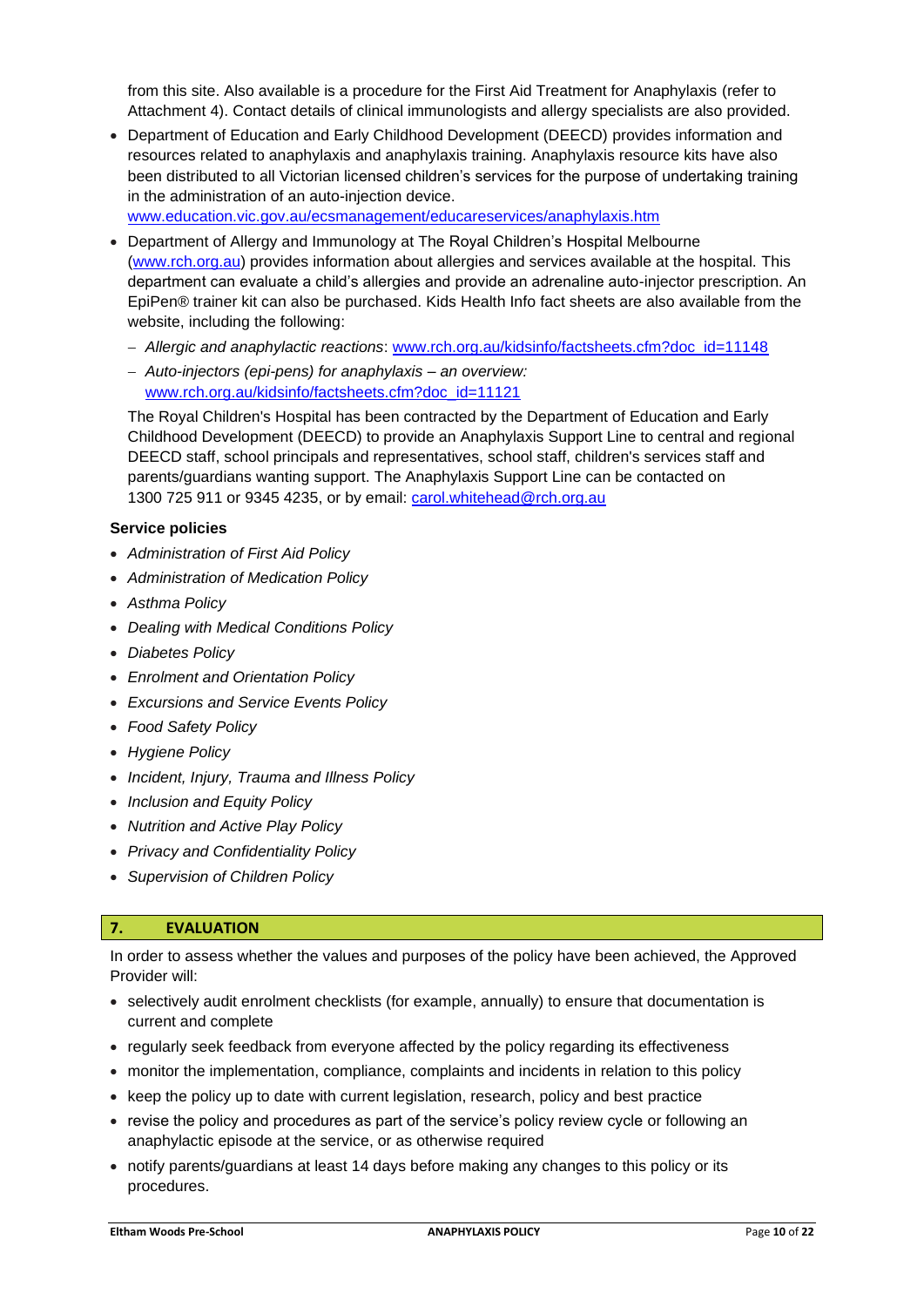#### **8. ATTACHMENTS**

- Attachment 1: Risk minimisation procedures
- Attachment 2: Enrolment checklist for children diagnosed as at risk of anaphylaxis
- Attachment 3: Sample risk minimisation plan
- Attachment 4: First Aid Treatment for Anaphylaxis
- Attachment 5: EWPS An Allergy Aware Preschool

#### **9. AUTHORISATION**

This policy was adopted by the Approved Provider of Eltham Woods Preschool on 19 September 2018.

#### **10. ACKNOWLEDGEMENT**

This policy has been reviewed by the Department of Allergy and Immunology at The Royal Children's Hospital Melbourne on 28 June 2012.

#### **11. POLICY CHANGE RECORD**

| Date       | <b>Revision Description</b>                                        | Authority                  |
|------------|--------------------------------------------------------------------|----------------------------|
| 11/2010    | Policy drafted for EWPS                                            | <b>EWPS Vice President</b> |
| 28/03/2012 | Policy re-drafted in accordance with new national regulations/acts | <b>EWPS Vice President</b> |
| 05/2012    | Policy revised                                                     | <b>EWPS Vice President</b> |
| 09/2014    | Policy updated in accordance with up to date ELAA policy           | <b>EWPS Vice President</b> |
|            |                                                                    |                            |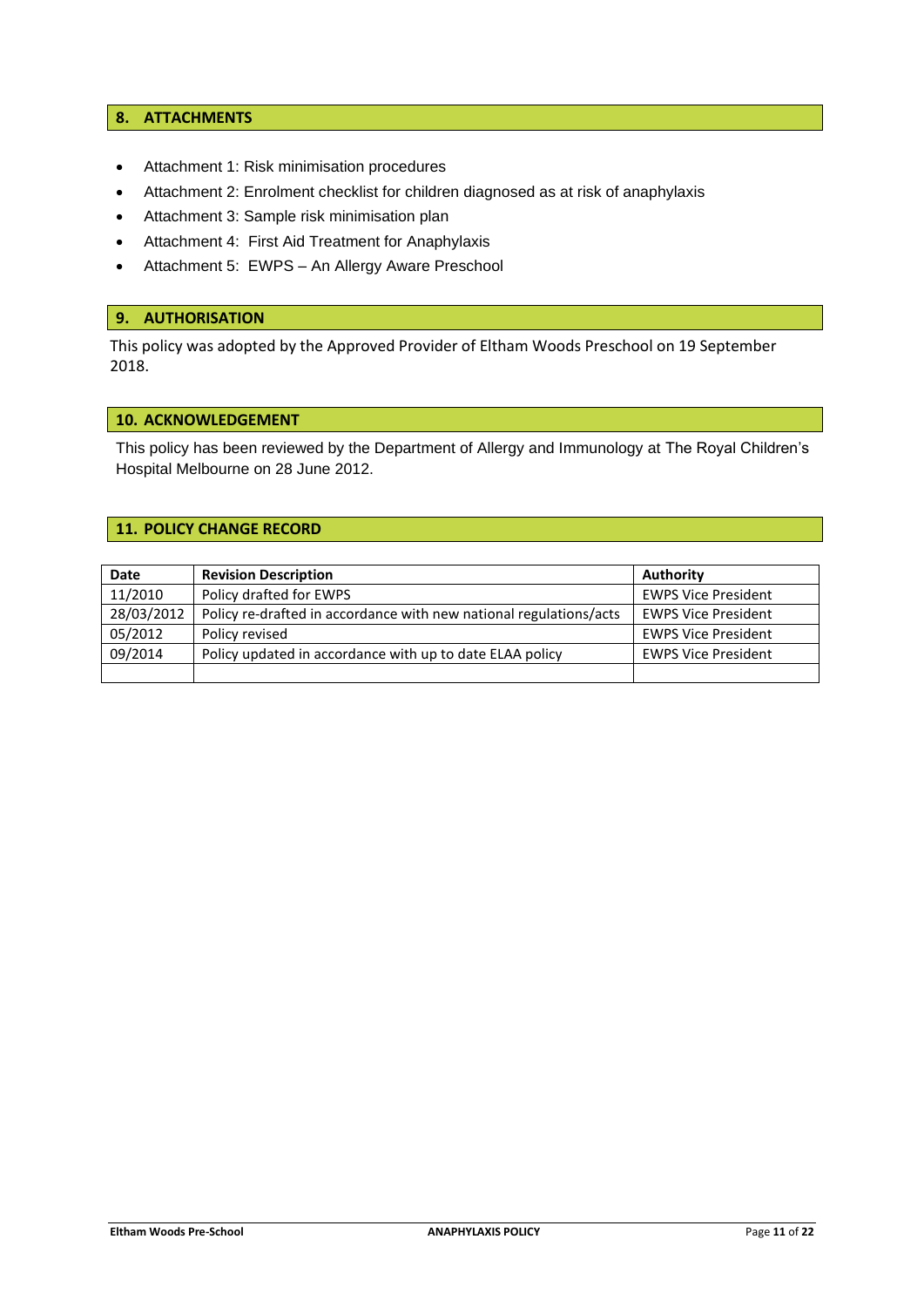# **ATTACHMENT 1 Risk minimisation procedures**

The following procedures should be developed in consultation with the parents/guardians of children in the service who have been diagnosed as at risk of anaphylaxis, and implemented to protect those children from accidental exposure to allergens. These procedures should be regularly reviewed to identify any new potential for accidental exposure to allergens.

#### **In relation to the child diagnosed as at risk:**

- the child should only eat food that has been specifically prepared for him/her. Some parents/guardians may choose to provide all food for their child
- ensure there is no food sharing (refer to *Definitions*), or sharing of food utensils or containers at the service
- where the service is preparing food for the child:
	- − ensure that it has been prepared according to the instructions of parents/guardians
	- − parents/guardians are to check and approve the instructions in accordance with the risk minimisation plan
- bottles, other drinks, lunch boxes and all food provided by parents/guardians should be clearly labelled with the child's name
- consider placing a severely allergic child away from a table with food allergens. However, be mindful that children with allergies should not be discriminated against in any way and should be included in all activities
- provide an individual high chair for very young children to minimise the risk of cross-contamination of food
- where a child diagnosed as at risk of anaphylaxis is allergic to milk, ensure that non-allergic children are closely supervised when drinking milk/formula from bottles/cups and that these bottles/cups are not left within reach of children
- ensure appropriate supervision of the child diagnosed as at risk of anaphylaxis on special occasions such as excursions and other service events
- children diagnosed as at risk of anaphylaxis who are allergic to insect/sting bites should wear shoes and long-sleeved, light-coloured clothing while at the service.

#### **In relation to other practices at the service:**

- ensure tables, high chairs and bench tops are thoroughly cleaned after every use
- ensure that all children and adults are encouraged to wash hands before and after eating
- supervise all children at meal and snack times, and ensure that food is consumed in specified areas. To minimise risk, children should not move around the service with food
- do not use food of any kind as a reward at the service
- ensure that children's risk minimisation plans inform the service's food purchases and menu planning
- ensure that staff and volunteers who are involved in food preparation and service undertake measures to prevent cross-contamination of food during the storage, handling, preparation and serving of food, including careful cleaning of food preparation areas and utensils (refer to *Food Safety Policy*)
- request that all parents/guardians avoid bringing food to the service that contains specified allergens or ingredients as outlined in the risk minimisation plans of children diagnosed as at risk of anaphylaxis
- restrict the use of food and food containers, boxes and packaging in crafts, cooking and science experiments, according to the allergies of children at the service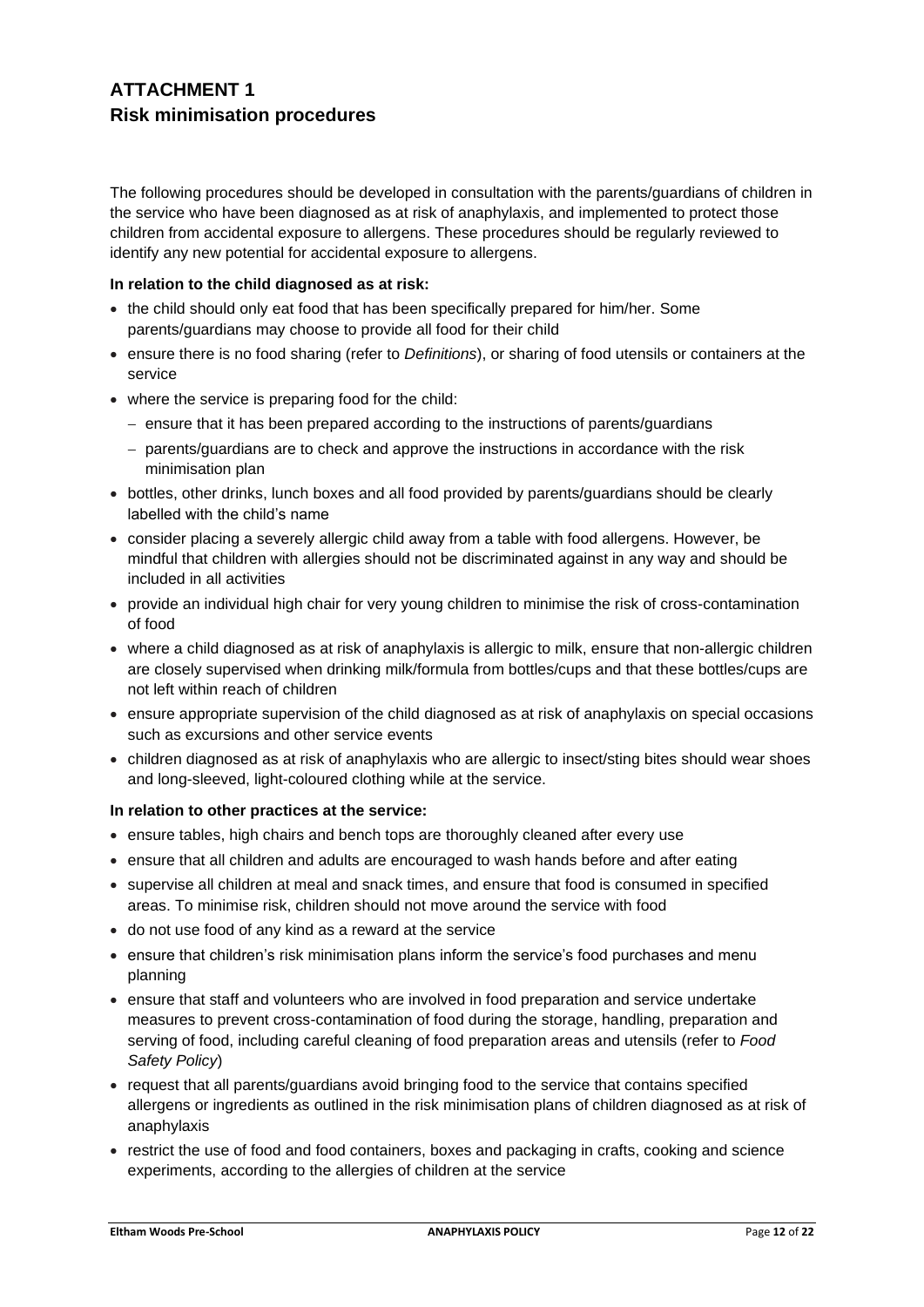- ensure staff discuss the use of foods in children's activities with parents/guardians of at-risk children. Any food used at the service should be consistent with the risk management plans of children diagnosed as at risk of anaphylaxis
- ensure that garden areas are kept free from stagnant water and plants that may attract biting insects.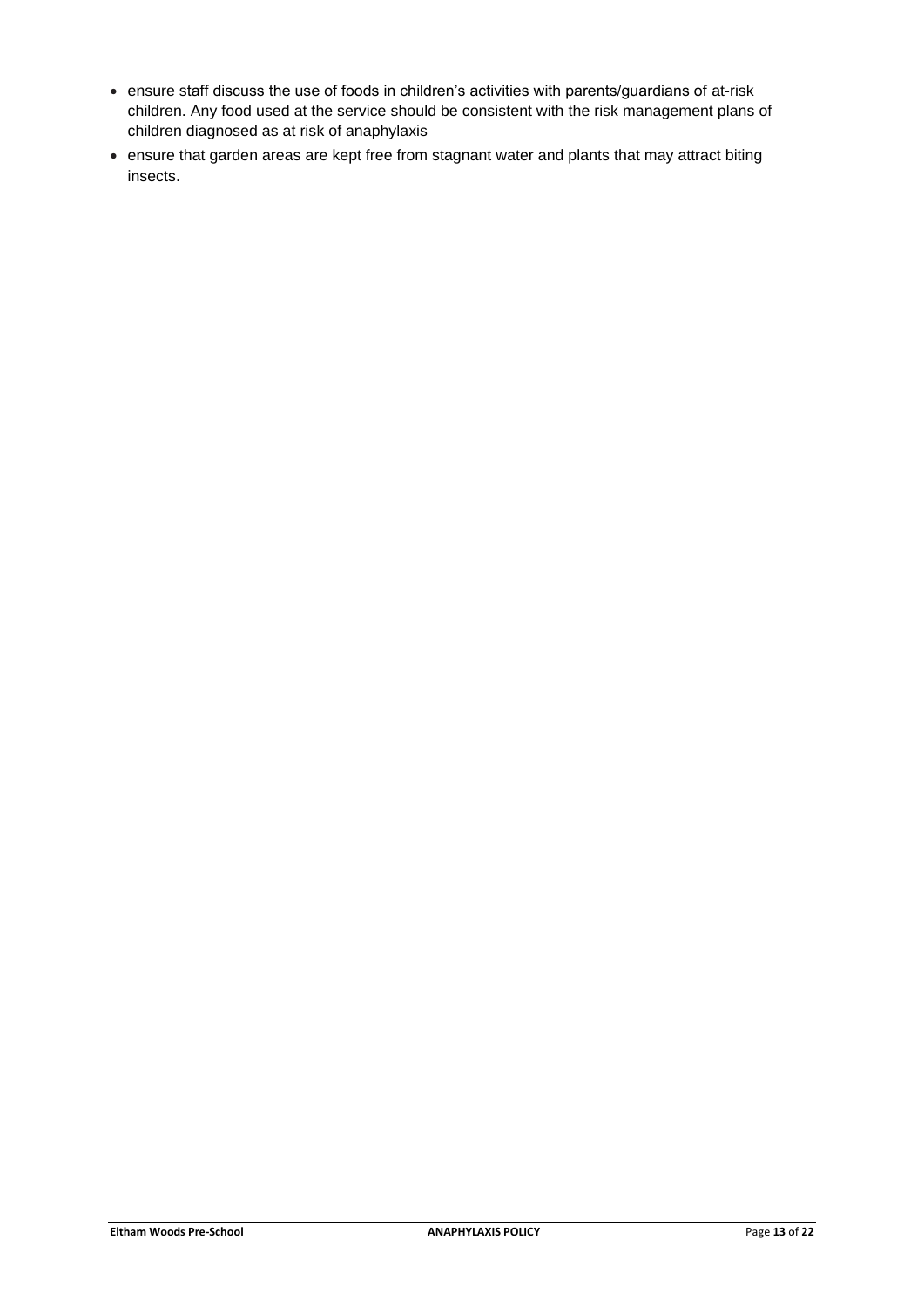# **ATTACHMENT 2 Enrolment checklist for children diagnosed as at risk of anaphylaxis**

|                          | A risk minimisation plan is completed in consultation with parents/guardians prior to the<br>attendance of the child at the service, and is implemented including following procedures to<br>address the particular needs of each child diagnosed as at risk of anaphylaxis.                                                                      |
|--------------------------|---------------------------------------------------------------------------------------------------------------------------------------------------------------------------------------------------------------------------------------------------------------------------------------------------------------------------------------------------|
| $\Box$                   | Parents/guardians of a child diagnosed as at risk of anaphylaxis have been provided with a copy<br>of the service's Anaphylaxis Policy and Dealing with Medical Conditions Policy.                                                                                                                                                                |
| $\Box$                   | All parents/guardians are made aware of the service's Anaphylaxis Policy.                                                                                                                                                                                                                                                                         |
| $\Box$                   | An anaphylaxis medical management action plan for the child is completed and signed by the<br>child's registered medical practitioner and is accessible to all staff.                                                                                                                                                                             |
| $\Box$                   | A copy of the child's anaphylaxis medical management action plan is included in the child's<br>adrenaline auto-injector kit (refer to Definitions).                                                                                                                                                                                               |
| $\Box$                   | An adrenaline auto-injection device (within a visible expiry date) is available for use at all times<br>the child is being educated and cared for by the service.                                                                                                                                                                                 |
| $\Box$                   | An adrenaline auto-injection device is stored in an insulated container (adrenaline auto-injector<br>kit) in a location easily accessible to adults both indoors and outdoors (not locked away) but<br>inaccessible to children, and away from direct sources of heat.                                                                            |
| $\Box$                   | All staff, including casual and relief staff, are aware of the location of each adrenaline auto-<br>injector kit and the location of each child's anaphylaxis medical management action plan.                                                                                                                                                     |
| $\Box$                   | All staff have undertaken approved anaphylaxis management training (refer to Definitions), which<br>includes strategies for anaphylaxis management, risk minimisation, recognition of allergic<br>reactions and emergency first aid treatment. Details regarding qualifications are to be recorded<br>on the staff record (refer to Definitions). |
| $\Box$                   | All staff have have undertaken practise with an auto-injection device trainer at least annually and<br>preferably quarterly. Details regarding participation in practice sessions are to be recorded on the<br>staff record (refer to Definitions).                                                                                               |
| $\Box$                   | A procedure for first aid treatment for anaphylaxis is in place and all staff understand it (refer to<br>Attachment 4).                                                                                                                                                                                                                           |
| $\Box$                   | Contact details of all parents/guardians and authorised nominees are current and accessible.                                                                                                                                                                                                                                                      |
| $\Box$                   | Information regarding any other medications or medical conditions in the service (for example<br>asthma) is available to staff.                                                                                                                                                                                                                   |
| $\overline{\phantom{0}}$ | $\sim$ $\sim$                                                                                                                                                                                                                                                                                                                                     |

 $\Box$  If food is prepared at the service, measures are in place to prevent cross-contamination of the food given to the child diagnosed as at risk of anaphylaxis.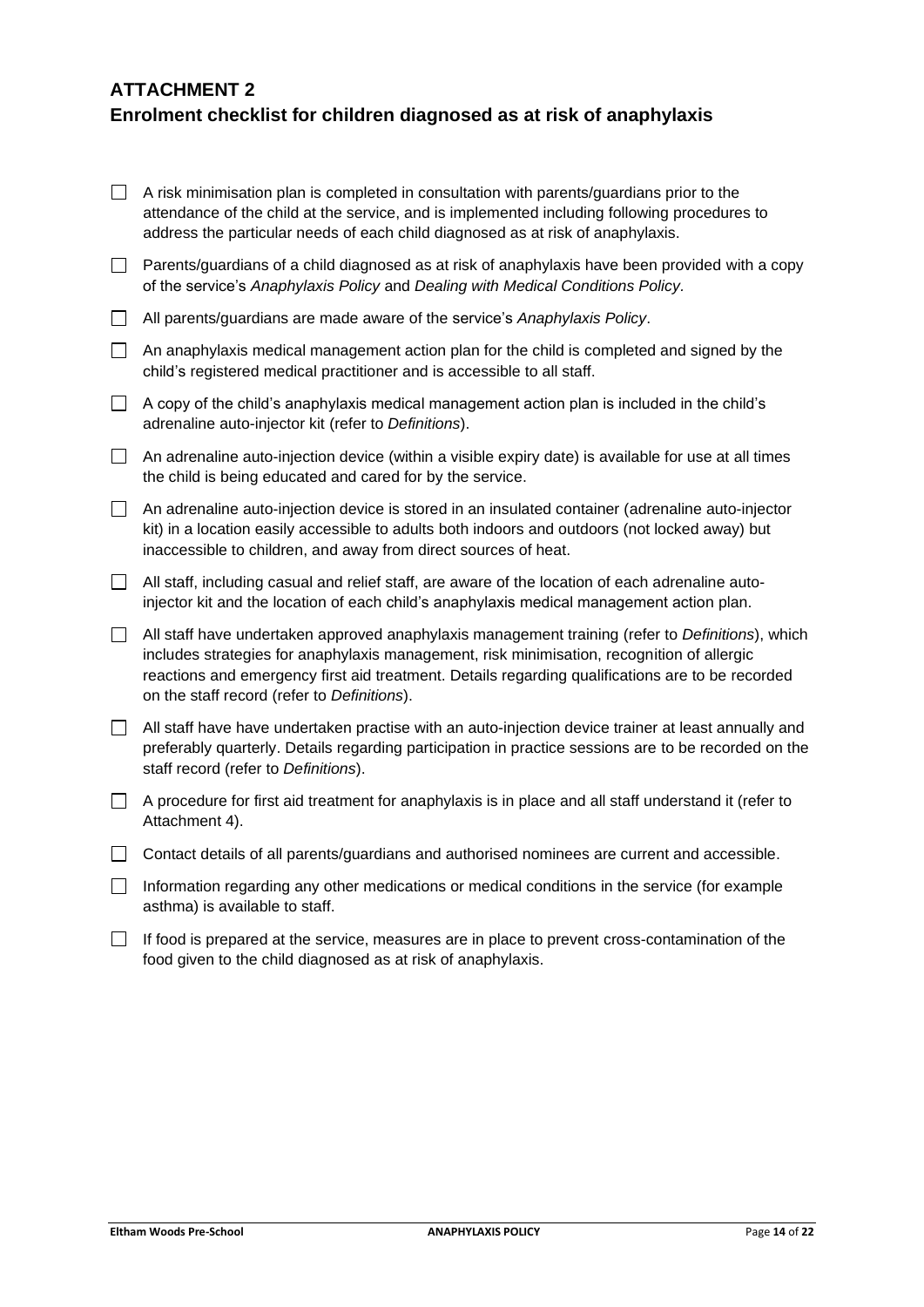# **ATTACHMENT 3 Sample risk minimisation plan**

The following information is not a comprehensive list but contains some suggestions to consider when developing/reviewing your service's risk minimisation plan in consultation with parents/guardians.

| How well has the service planned for meeting the needs of children with allergies and those<br>who have been diagnosed as at risk of anaphylaxis? |              |                                                                                                                                                                                                                                                                        |  |
|---------------------------------------------------------------------------------------------------------------------------------------------------|--------------|------------------------------------------------------------------------------------------------------------------------------------------------------------------------------------------------------------------------------------------------------------------------|--|
| Who are the children?                                                                                                                             |              | List names and room locations of each child diagnosed as<br>at risk.                                                                                                                                                                                                   |  |
| What are they allergic to?                                                                                                                        | $\Box$       | List all known allergens for each child at risk.                                                                                                                                                                                                                       |  |
|                                                                                                                                                   | $\perp$      | List potential sources of exposure to each known allergen<br>and strategies to minimise the risk of exposure. This will<br>include requesting certain foods/items not be brought to<br>the service.                                                                    |  |
| Do staff (including casual and<br>relief staff), volunteers and visiting<br>staff recognise the children at<br>risk?                              | $\Box$       | List the strategies for ensuring that all staff, including<br>casual and relief staff, recognise each at-risk child, are<br>aware of the child's specific allergies and symptoms and<br>the location of their anaphylaxis medical management<br>action plan.           |  |
|                                                                                                                                                   | $\mathsf{L}$ | Confirm the location of each child's anaphylaxis medical<br>management action plan and ensure it contains a photo of<br>the child.                                                                                                                                     |  |
| Do families and staff know how<br>the service manages the risk of<br>anaphylaxis?                                                                 | $\Box$       | Record the date on which each family of a child diagnosed<br>as at risk of anaphylaxis is provided a copy of the service's<br>Anaphylaxis Policy.                                                                                                                      |  |
|                                                                                                                                                   | $\Box$       | Record the date that parents/guardians provide an<br>unused, in-date and complete adrenaline auto-injector kit.                                                                                                                                                        |  |
|                                                                                                                                                   | $\perp$      | Test that all staff, including casual and relief staff, know<br>the location of the adrenaline auto-injector kit and<br>anaphylaxis medical management action plan for each<br>at-risk child.                                                                          |  |
|                                                                                                                                                   |              | Ensure that there is a procedure in place to regularly<br>check the expiry date of each adrenaline auto-injection<br>device.                                                                                                                                           |  |
|                                                                                                                                                   |              | Ensure a written request is sent to all families at the<br>service to follow specific procedures to minimise the risk of<br>exposure to a known allergen. This may include strategies<br>such as requesting specific items not be sent to the<br>service, for example: |  |
|                                                                                                                                                   |              | • food containing known allergens or foods where transfer<br>from one child to another is likely e.g. peanut/nut<br>products, whole egg, sesame or chocolate                                                                                                           |  |
|                                                                                                                                                   |              | • food packaging where that food is a known allergen<br>e.g. cereal boxes, egg cartons.                                                                                                                                                                                |  |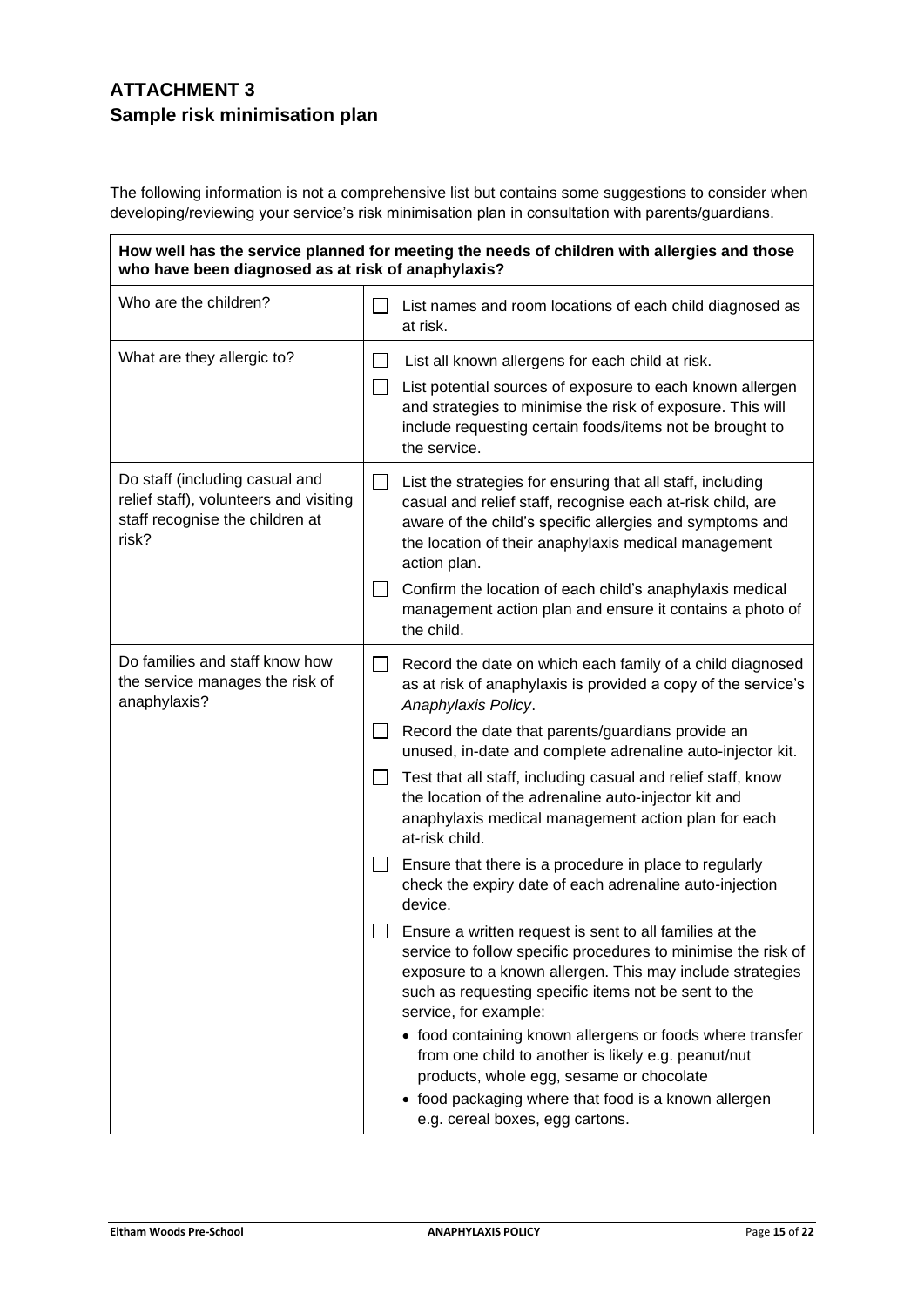|                                                                                                                                                                                                                                                                                                                                                                                                                                                                                                                                                                                                                                                                                                                                                                     | $\Box$<br>$\perp$<br><b>Contract</b><br>⊔  | Ensure a new written request is sent to all families if food<br>allergens change.<br>Ensure all families are aware of the service policy that no<br>child who has been prescribed an adrenaline auto-<br>injection device is permitted to attend the service without<br>that device.<br>Display the ASCIA generic poster Action Plan for<br>Anaphylaxis in key locations at the service and ensure a<br>completed Ambulance Victoria AV How to Call Card is<br>next to all telephone/s.<br>The adrenaline auto-injector kit, including a copy of the<br>anaphylaxis medical management action plan, is carried<br>by an educator when a child diagnosed as at risk is taken<br>outside the service premises e.g. for excursions.                                           |
|---------------------------------------------------------------------------------------------------------------------------------------------------------------------------------------------------------------------------------------------------------------------------------------------------------------------------------------------------------------------------------------------------------------------------------------------------------------------------------------------------------------------------------------------------------------------------------------------------------------------------------------------------------------------------------------------------------------------------------------------------------------------|--------------------------------------------|----------------------------------------------------------------------------------------------------------------------------------------------------------------------------------------------------------------------------------------------------------------------------------------------------------------------------------------------------------------------------------------------------------------------------------------------------------------------------------------------------------------------------------------------------------------------------------------------------------------------------------------------------------------------------------------------------------------------------------------------------------------------------|
| Has a communication plan been<br>developed which includes<br>procedures to ensure that:<br>• all staff, volunteers, students<br>and parents/guardians are<br>informed about the policy and<br>procedures for the<br>management of anaphylaxis at<br>Eltham Woods Preschool<br>• parents/guardians of a child<br>diagnosed as at risk of<br>anaphylaxis are able to<br>communicate with service staff<br>about any changes to the<br>child's diagnosis or anaphylaxis<br>medical management action<br>plan<br>• all staff, including casual, relief<br>and visiting staff, volunteers<br>and students are informed<br>about, and are familiar with, all<br>anaphylaxis medical<br>management action plans and<br>the Eltham Woods Preschool<br>risk management plan. | $\mathbf{L}$<br>$\Box$<br>$\Box$<br>$\Box$ | All parents/guardians are provided with a copy of the<br>Anaphylaxis Policy prior to commencing at<br>Eltham Woods Preschool.<br>A copy of this policy is displayed in a prominent location at<br>the service.<br>Staff will meet with parents/guardians of a child diagnosed<br>as at risk of anaphylaxis prior to the child's<br>commencement at the service and will develop an<br>individual communication plan for that family.<br>An induction process for all staff and volunteers includes<br>information regarding the management of anaphylaxis at<br>the service including the location of adrenaline<br>auto-injector kits, anaphylaxis medical management action<br>plans, risk minimisation plans and procedures, and<br>identification of children at risk. |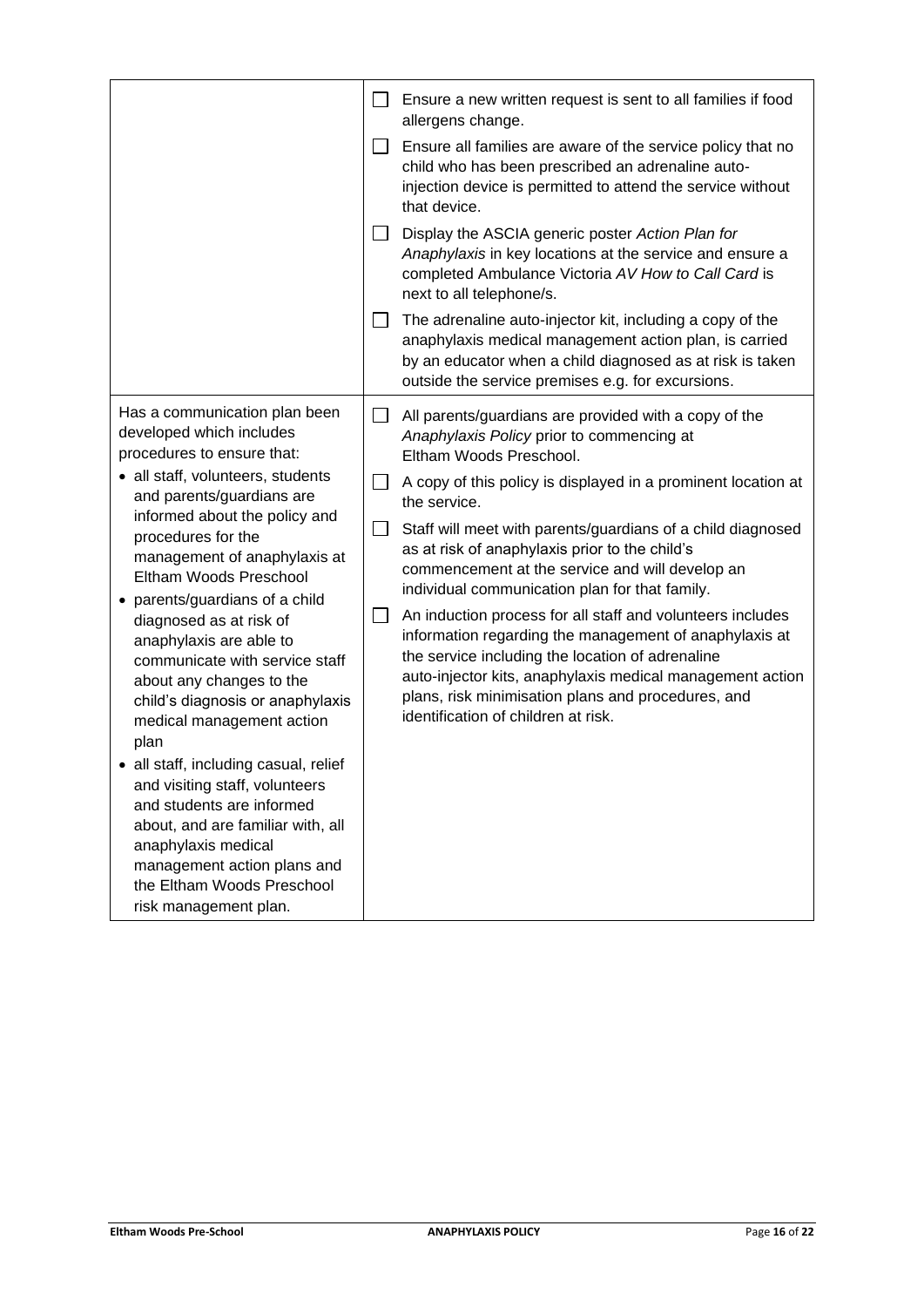| Do all staff know how the service aims to minimise the risk of a child being exposed |
|--------------------------------------------------------------------------------------|
| to an allergen?                                                                      |

| Think about times when the child could potentially be exposed to allergens and develop appropriate    |
|-------------------------------------------------------------------------------------------------------|
| strategies including identifying the person responsible for implementing them (refer to the following |
| section for possible scenarios and strategies).                                                       |

- Menus are planned in conjunction with parents/guardians of children diagnosed as at risk of anaphylaxis.
	- Food for the at-risk child is prepared according to the instructions of parents/guardians to avoid the inclusion of food allergens.
	- As far as is practical, the service's menu for all children should not contain food with ingredients such as milk, egg, peanut/nut or sesame, or other products to which children are at risk.
	- The at-risk child should not be given food where the label indicates that the food may contain traces of a known allergen.
- Hygiene procedures and practices are followed to minimise the risk of cross-contamination of surfaces, food utensils or containers by food allergens (refer to *Hygiene Policy* and *Food Safety Policy*).

 $\Box$  Consider the safest place for the at-risk child to be served and to consume food, while ensuring they are not discriminated against or socially excluded from activities.

- $\Box$  Develop procedures for ensuring that each at-risk child only consumes food prepared specifically for him/her.
- $\Box$  Do not introduce food to a baby/child if the parents/quardians have not previously given this food to the baby/child.
- $\Box$  Ensure each child enrolled at the service is encouraged to wash his/her hands before and after eating.
- $\Box$  Employ teaching strategies to raise the awareness of all children about anaphylaxis and the importance of *no food sharing* (refer to *Definitions*) at the service.
- $\Box$  Bottles, other drinks, lunch boxes and all food provided by the family of the at-risk child should be clearly labelled with the child's name.

#### **Do relevant people know what action to take if a child has an anaphylactic episode?**

- $\Box$  Know what each child's anaphylaxis medical management action plan contains and implement the procedures.
- □ Know:
	- who will administer the adrenaline auto-injection device and stay with the child
	- who will telephone the ambulance and the parents/guardians of the child
	- who will ensure the supervision of other children at the service
	- who will let the ambulance officers into the service and take them to the child.
- $\Box$  Ensure all staff have undertaken approved anaphylaxis management training and participate in regular practise sessions.
- Ensure a completed Ambulance Victoria *AV How to Call Card* is located next to all telephone/s.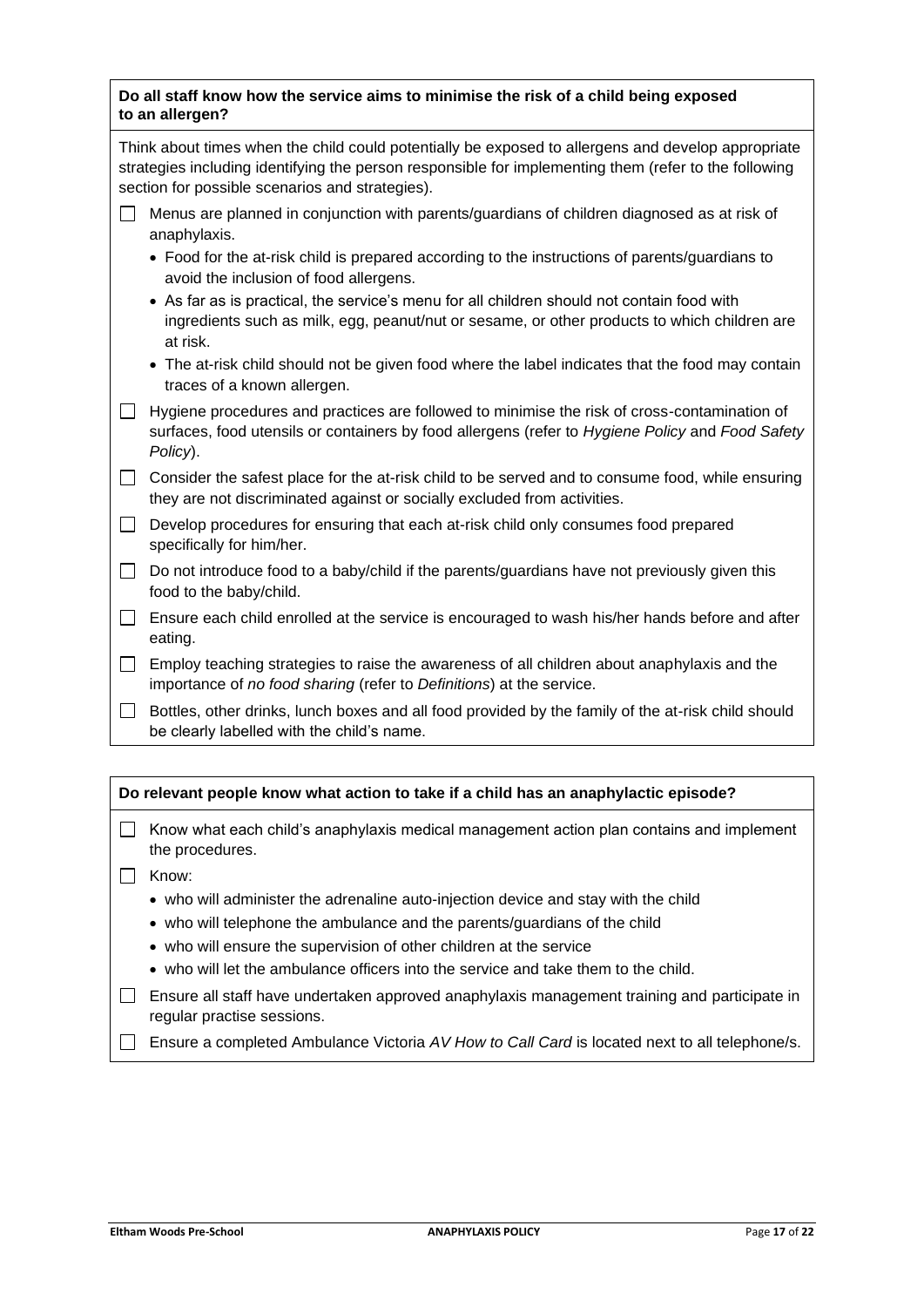## **Potential exposure scenarios and strategies**

**How effective is the service's risk minimisation plan?**

 $\Box$  Review the risk minimisation plan of each child diagnosed as at risk of anaphylaxis with parents/guardians at least annually, but always on enrolment and after any incident or accidental exposure to allergens.

| <b>Scenario</b>                                                                                                              | <b>Strategy</b>                                                                                                                                                                                                                                                                                             | Who is<br>responsible?                                 |
|------------------------------------------------------------------------------------------------------------------------------|-------------------------------------------------------------------------------------------------------------------------------------------------------------------------------------------------------------------------------------------------------------------------------------------------------------|--------------------------------------------------------|
| Food is provided by the<br>service and a food allergen is<br>unable to be removed from<br>the service's menu (e.g.<br>milk). | Menus are planned in conjunction with<br>parents/guardians of children diagnosed as<br>at risk, and food is prepared according to<br>the instructions of parents/guardians.<br>Alternatively, the parents/guardians provide                                                                                 | Cook, Nominated<br>Supervisor and<br>parents/guardians |
|                                                                                                                              | all food for the at-risk child.                                                                                                                                                                                                                                                                             |                                                        |
|                                                                                                                              | Ensure separate storage of foods<br>containing the allergen.                                                                                                                                                                                                                                                | <b>Approved Provider</b><br>and Cook                   |
|                                                                                                                              | Cook and staff observe food handling,<br>preparation and serving practices to<br>minimise the risk of cross-contamination.<br>This includes implementing good hygiene<br>practices and effective cleaning of surfaces<br>in the kitchen and children's eating area,<br>food utensils and containers.        | Cook, staff and<br>volunteers                          |
|                                                                                                                              | There is a system in place to ensure the<br>child diagnosed as at risk of anaphylaxis is<br>served only food prepared for him/her.                                                                                                                                                                          | Cook and staff                                         |
|                                                                                                                              | A child diagnosed as at risk of anaphylaxis<br>is served and consumes their food in a<br>location considered to be at low risk of<br>cross-contamination by allergens from<br>another child's food. Ensure this location is<br>not separate from all children and allows<br>social inclusion at meal times. | <b>Staff</b>                                           |
|                                                                                                                              | Children are regularly reminded of the<br>importance of not sharing food.                                                                                                                                                                                                                                   | <b>Staff</b>                                           |
|                                                                                                                              | Children are closely supervised during<br>eating.                                                                                                                                                                                                                                                           | <b>Staff</b>                                           |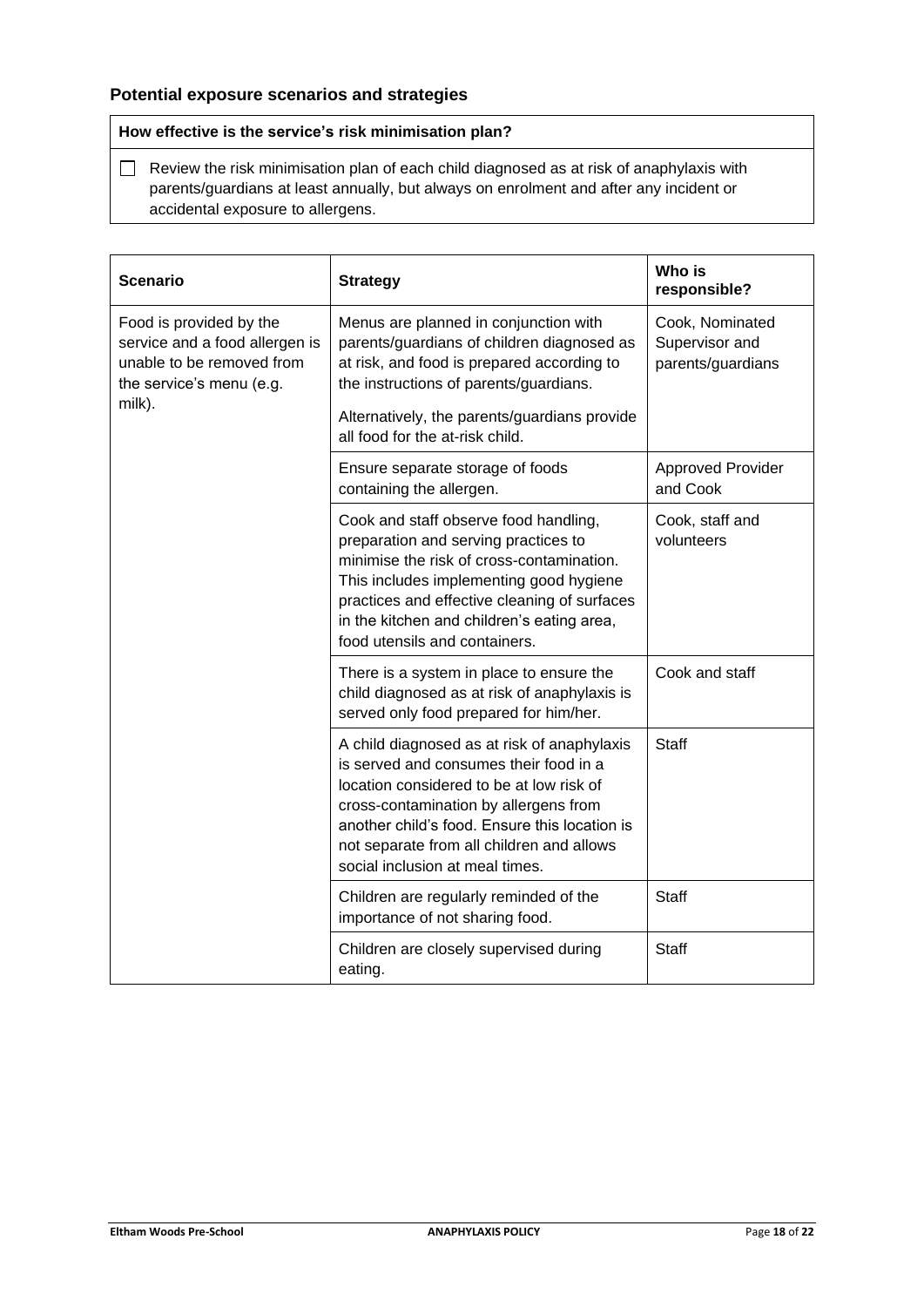| Party or celebration                     | Give parents/guardians adequate notice of<br>the event.                                                                                                                                                                                                                      | Approved Provider,<br>Nominated<br>Supervisor and<br>educators |
|------------------------------------------|------------------------------------------------------------------------------------------------------------------------------------------------------------------------------------------------------------------------------------------------------------------------------|----------------------------------------------------------------|
|                                          | Ensure safe food is provided for the child<br>diagnosed as at risk of anaphylaxis.                                                                                                                                                                                           | Parents/guardians<br>and staff                                 |
|                                          | Ensure the child diagnosed as at risk of<br>anaphylaxis only eats food approved by<br>his/her parents/guardians.                                                                                                                                                             | Staff                                                          |
|                                          | Specify a range of foods that all<br>parents/guardians may send for the party<br>and note particular foods and ingredients<br>that should not be sent.                                                                                                                       | <b>Approved Provider</b><br>and Nominated<br>Supervisor        |
| Protection from insect bite<br>allergies | Specify play areas that are lowest risk to<br>the child diagnosed as at risk and<br>encourage him/her and peers to play in that<br>area.                                                                                                                                     | Educators                                                      |
|                                          | Decrease the number of plants that attract<br>bees or other biting insects.                                                                                                                                                                                                  | <b>Approved Provider</b>                                       |
|                                          | Ensure the child diagnosed as at risk of<br>anaphylaxis wears shoes at all times they<br>are outdoors.                                                                                                                                                                       | Educators                                                      |
|                                          | Respond promptly to any instance of insect<br>infestation. It may be appropriate to request<br>exclusion of the child diagnosed as at risk<br>during the period required to eradicate the<br>insects.                                                                        | Approved<br>Provider/Nominated<br>Supervisor                   |
| Latex allergies                          | Avoid the use of party balloons or latex<br>gloves.                                                                                                                                                                                                                          | <b>Staff</b>                                                   |
| Cooking with children                    | Ensure parents/guardians of the child<br>diagnosed as at risk of anaphylaxis are<br>advised well in advance and included in the<br>planning process. Parents/guardians may<br>prefer to provide the ingredients<br>themselves.<br>Ensure activities and ingredients used are | Approved Provider,<br>Nominated<br>Supervisor and<br>educators |
|                                          | consistent with risk minimisation plans.                                                                                                                                                                                                                                     |                                                                |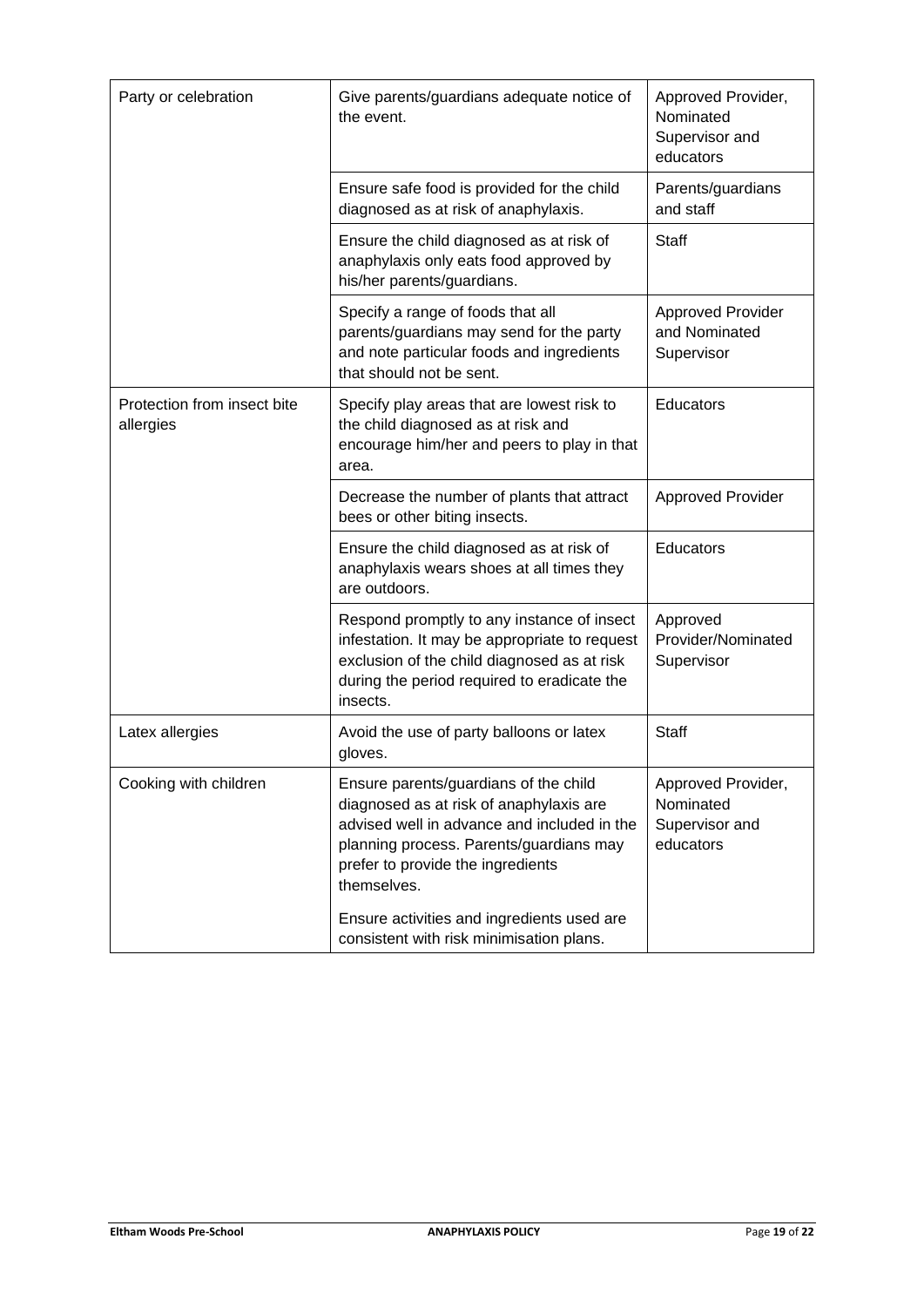# **ATTACHMENT 4 First Aid Treatment for Anaphylaxis**

This information has been reproduced from the ASCIA website: [www.allergy.org.au,](http://www.allergy.org.au/) with permission from the Australasian Society of Clinical Immunology and Allergy (ASCIA).

Please check the ASCIA webpage: [http://www.allergy.org.au/health-professionals/](http://www.allergy.org.au/health-professionals/anaphylaxis-resources/first-aid-for-anaphylaxis) [anaphylaxis-resources/first-aid-for-anaphylaxis](http://www.allergy.org.au/health-professionals/anaphylaxis-resources/first-aid-for-anaphylaxis) for the latest version of this information as ASCIA resources are regularly reviewed and updated. ASCIA is the peak professional body of clinical immunology and allergy specialists in Australia and New Zealand.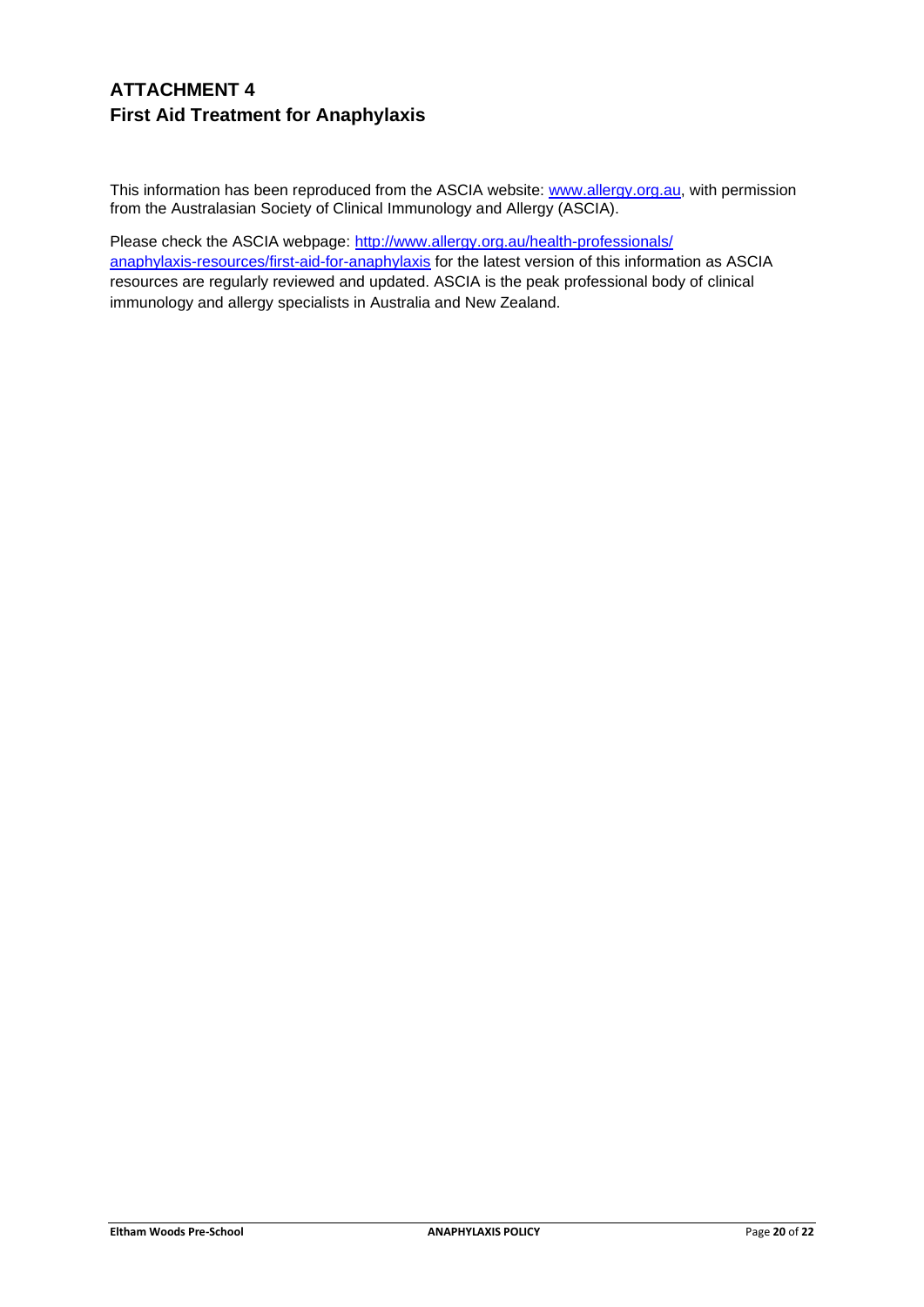

# **FIRST AID TREATMENT FOR ANAPHYLAXIS**

Anaphylaxis is a severe allergic reaction and potentially life threatening. It should always be treated as a medical emergency, requiring immediate treatment. Most cases of anaphylaxis occur after a person with a severe allergy is exposed to the allergen they are allergic to (usually a food, insect or medication).

### STEP<sub>1</sub>

In some cases, anaphylaxis is preceded by signs of a mild to moderate allergic reaction:

- Swelling of face, lips and eyes  $\bullet$
- Hives or welts on the skin
- **Tingling mouth**
- Stomach pain, vomiting (these are signs of a mild to moderate allergic reaction to most allergens. however, in insect allergy these are signs of anaphylaxis).

#### **ACTION**

- For insect allergy, flick out the sting if it can be seen (but do not remove ticks)
- Stay with person and call for help
- Give medications if prescribed (whilst antihistamines may be used to treat mild to moderate allergic reactions, if these progress to anaphylaxis then adrenaline is the only suitable medication)
- Locate adrenaline autoiniector if available (instructions are included in the ASCIA Action Plan for Anaphylaxis which should be stored with the adrenaline autoiniector)
- Contact parent/quardian or other emergency contact.

### STEP<sub>2</sub>

Continue to watch for any one of the following signs of anaphylaxis (severe allergic reaction):

- Difficult/noisy breathing
- Swelling of tongue
- Swelling/tightness in throat
- Difficulty talking and/or hoarse voice
- Wheeze or persistent cough
- Persistent dizziness or collapse
- Pale and floppy (in young children)

#### **ACTION**

- Lay person flat if breathing is difficult, allow them to sit do not allow them to stand or walk
- Give the adrenaline autoinjector if available (instructions are included in the ASCIA Action Plan for Anaphylaxis, stored with the adrenaline autoinjector)
- . Call Ambulance (Telephone 000 in Australia, 111 in New Zealand or 112 if using a mobile phone)
- Contact parent/guardian or other emergency contact
- Further adrenaline doses may be given (when an additional adrenaline autoinjector is available), if there is no response after 5 minutes.

## If in doubt, give the adrenaline autoinjector.

- Adrenaline is life saving and must be used promptly. Withholding or delaying the giving of adrenaline can result in deterioration and death. This is why giving the adrenaline autoiniector is the first instruction on the ASCIA Action Plan for Anaphylaxis. If cardiopulmonary resuscitation (CPR) is given before this step there is a risk that adrenaline is delayed or not given.
- In the ambulance oxygen will usually be administered to the patient by paramedics.
- Medical observation of the patient in hospital for at least 4 hours is recommended after anaphylaxis.
- Adrenaline autoinjectors available in Australia and New Zealand are EpiPen and Anapen. The green labelled versions of EpiPen and Anapen are generally prescribed for children aged 1 to 5 years.

© ASCIA 2012 For further information on anaphylaxis visit www.allergy.org.au - the web site of ASCIA. ASCIA is the peak professional body of Clinical Immunologists and Allergists in Australia and New Zealand.